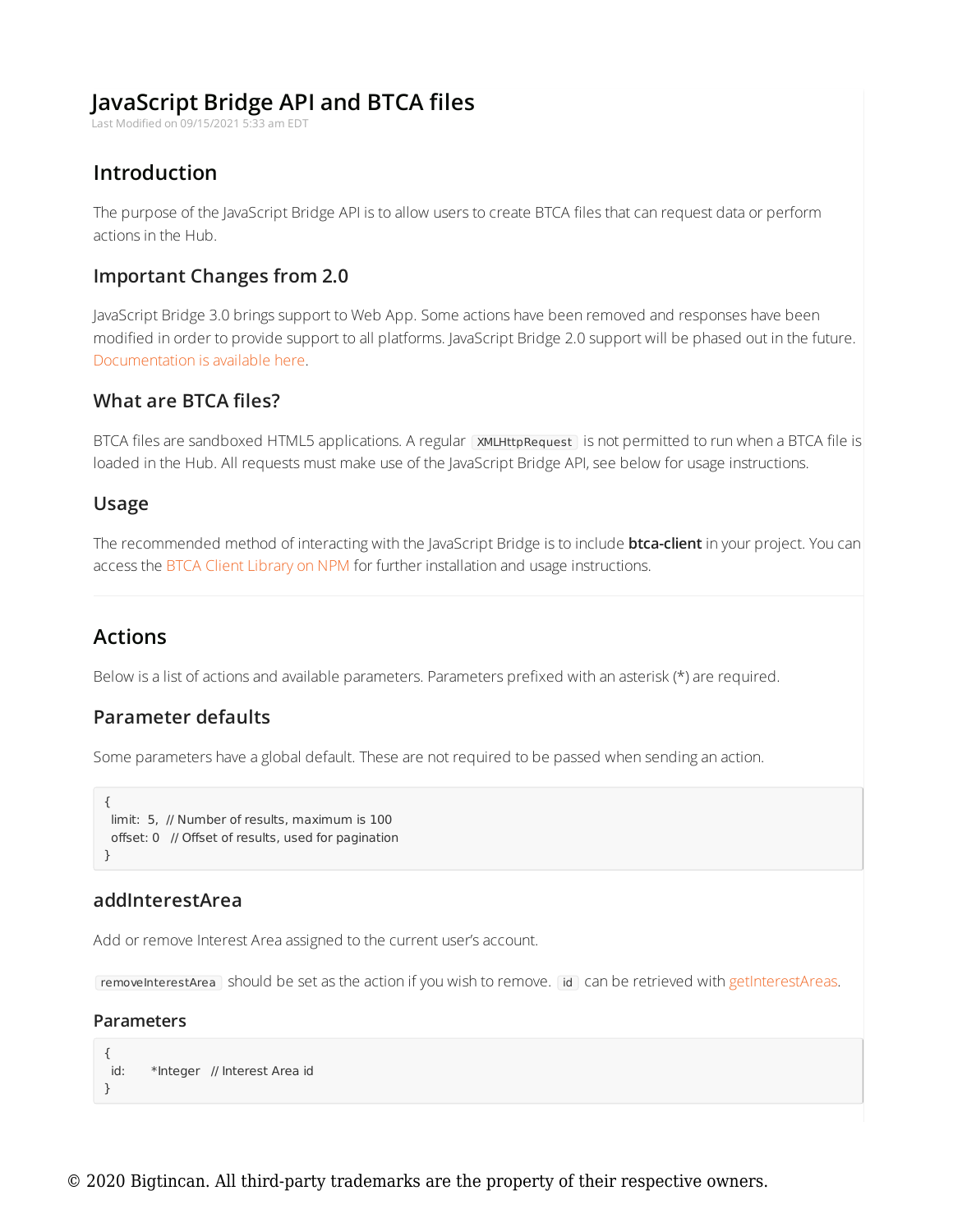### **Errors**

101 102

## **Version Support**

| Platform               | Availability |
|------------------------|--------------|
| $\bigoplus$ Android    | 5.2.0        |
| $\bigcirc$ iOS         | 5.1.1        |
| <b>O</b> Web           | 5.0 Beta 10  |
| $\blacksquare$ Windows | 5.1.0        |

# **closeFileViewer**

Close the current active file or all files in the File Viewer.

## **Parameters**

{ option: \*String // 'all' or 'currentTab' }

## **Errors**

101

102

## **Version Support**

| Platform               | Availability |
|------------------------|--------------|
| <b>Android</b>         | 5.2.0        |
| $\bigcirc$ iOS         | 5.1.1        |
| <b>O</b> Web           | 5.0 Beta 10  |
| $\blacksquare$ Windows | 5.1.0        |

# **cloudFilesProxy**

CloudFiles services for connecting to CRM (Salesforce / Microsoft Dynamics). Note: All other parameters not specified below will be set as query parameters on a GET request.

## **Parameters**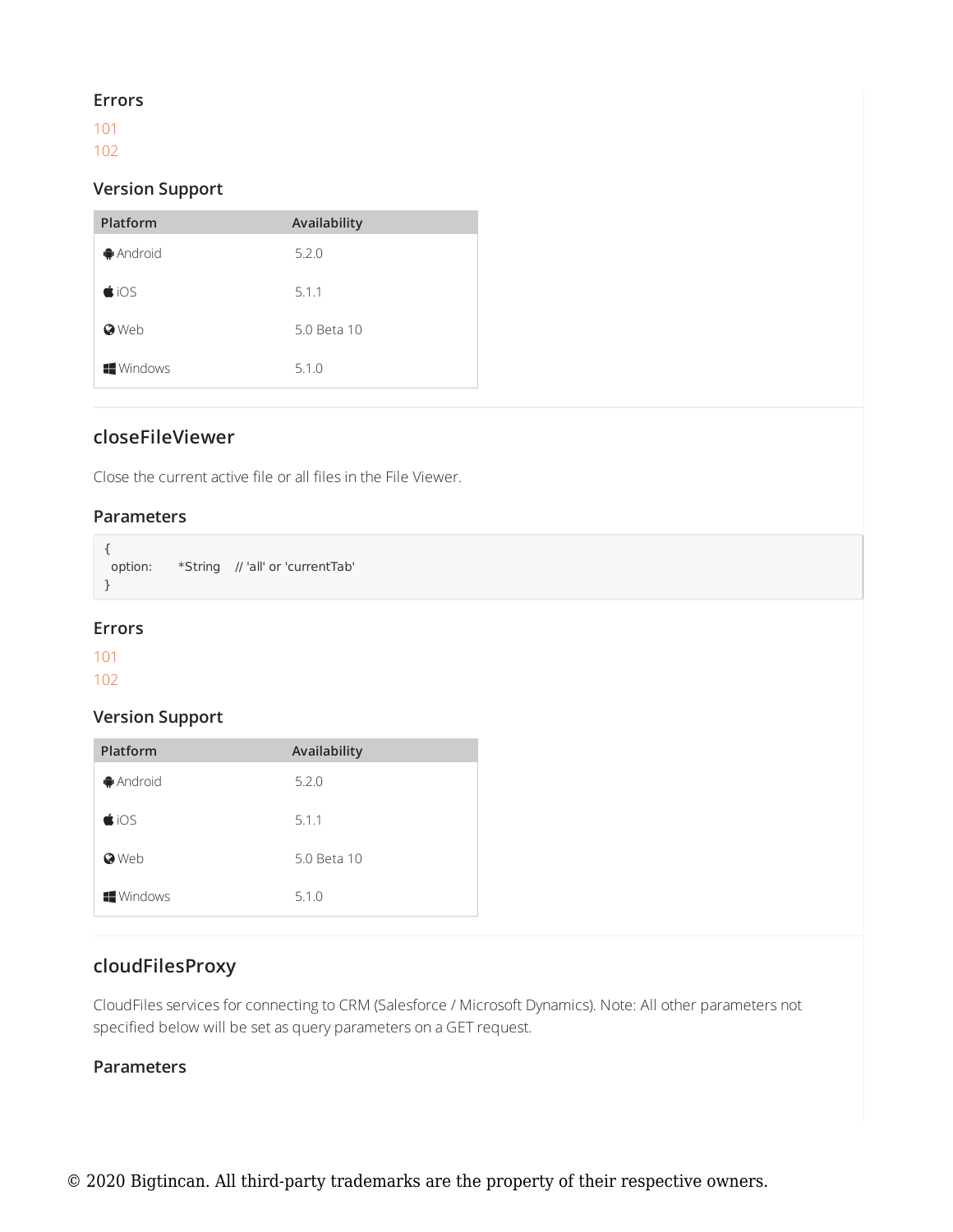```
{
url: *String, // valid Cloudfile URL
method: *String, // GET, POST, PATCH, DELETE
body: Object, // key/value pairs sent as JSON (POST/PATCH only)
headers: Object // key/value pairs to set to request header
}
```
## **Example Usage**

```
{
action: 'cloudFilesProxy',
params: {
 url : '/v0/accounts/sampleAccountId/raw',
 method : "POST",
 body : {
  records : [
     {
      name : 'SampleAccount',
      attributes : {
      type : 'Account',
       referenceId : 'ref1'
      },
      numberOfEmployees : '100',
      Contacts : {
       records : [
        {
         title : 'President',
         email : 'sample@salesforce.com',
         lastname : 'Smith',
         attributes : {
         type : 'Contact',
          referenceId : 'ref2'
         }
        }
       ]
      },
      industry : 'Banking',
      website : 'www.salesforce.com',
      phone : '1234567890'
    }
   \, ]
  },
  headers : {
   'X-Kloudless-Raw-Method' : 'POST',
   'X-Kloudless-Raw-URI' : '/services/data/v40.0/composite/tree/Account'
  }
}
}
```
#### **Errors**

### 101

102

### **Version Support**

**Platform Availability**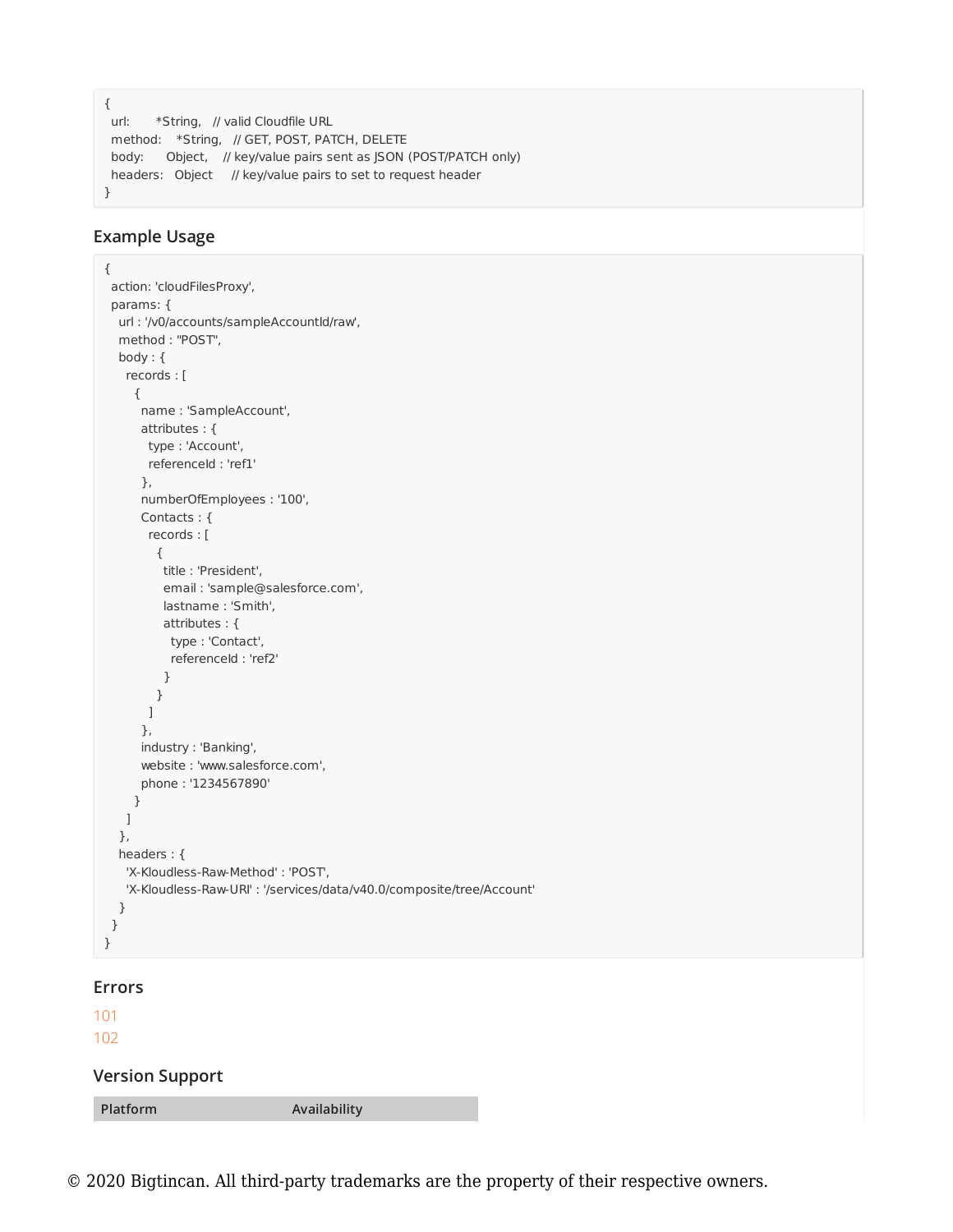| Patform                | <b>Availability</b> |
|------------------------|---------------------|
|                        |                     |
| $\bigcirc$ iOS         | 5.1.3               |
| <b>O</b> Web           | 5.0 Beta 12         |
| $\blacksquare$ Windows | 5.4.6               |

# **createComment**

Create a new comment on a Story.

### **Parameters**

| storyId: | *Number, |
|----------|----------|
| message: | *String  |
|          |          |

## **Errors**

101 102

 $\overline{a}$ 

## **Version Support**

| Platform               | Availability |
|------------------------|--------------|
| $\bigoplus$ Android    | 5.2.0        |
| $\bigcirc$ iOS         | 5.1.1        |
| <b>O</b> Web           | 5.0 Beta 10  |
| $\blacksquare$ Windows | 5.3.0        |

# **createCommentReply**

Reply to a comment on a Story.

## **Parameters**

```
{
commentId: *Number,
message: *String
}
```
## **Errors**

101 102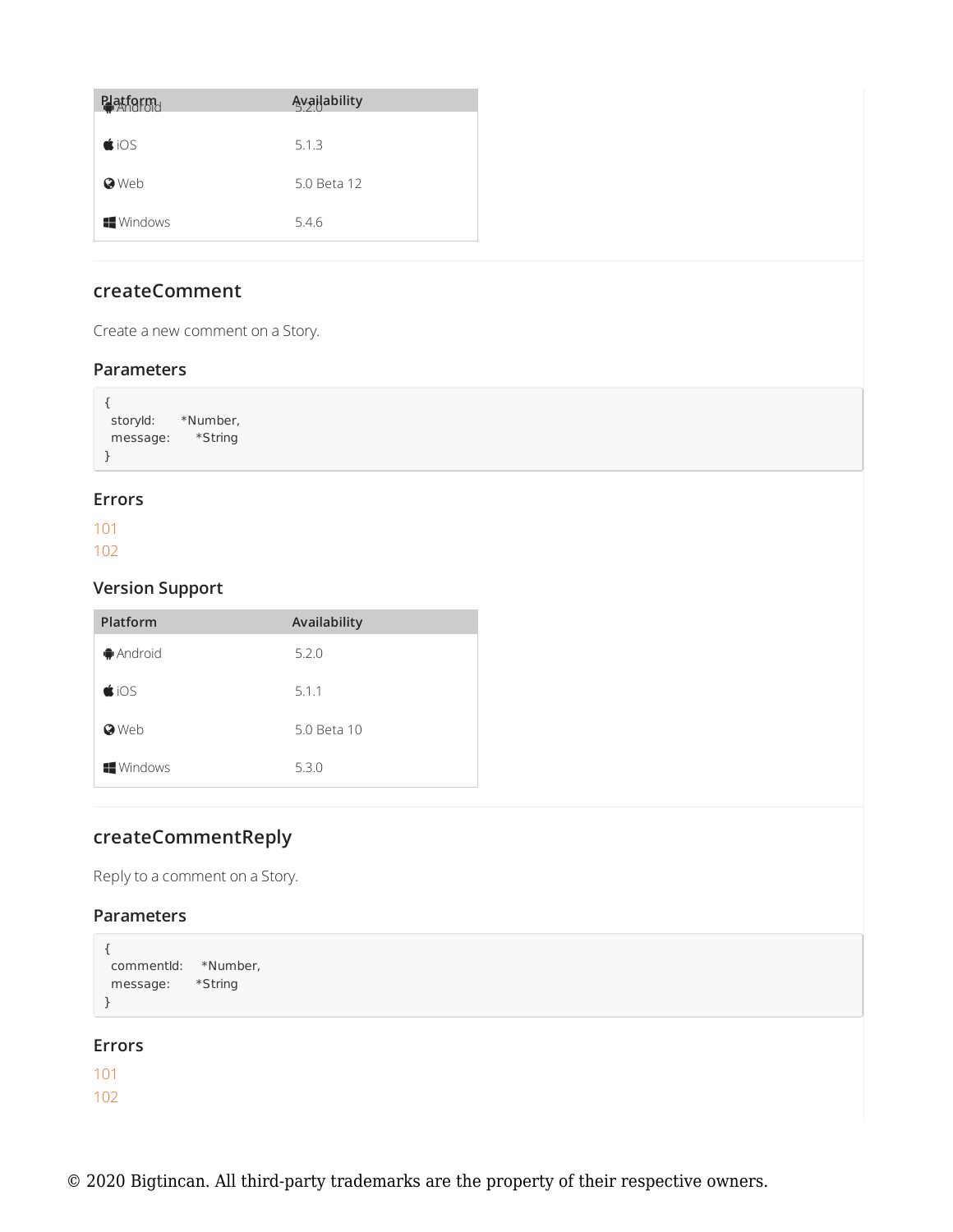## **Version Support**

| Platform               | Availability |
|------------------------|--------------|
| <b></b> Android        | 5.2.0        |
| $\bigcirc$ iOS         | 5.1.1        |
| <b>O</b> Web           | 5.0 Beta 10  |
| $\blacksquare$ Windows | 5.3.0        |

# **createFile**

Create a file from base64 data, in preparation to attach to a Story with createStory.

### **Parameters**

```
{
fileData: *String, // base64 data
fileName: *String, // file name
fileExt: *String // txt, csv, json, png, pdf
}
```
## **Response**

| tempURL: | String // file (iOS) or Blob (Web App) URL |
|----------|--------------------------------------------|
|          |                                            |

### **Errors**

101

102

## **Version Support**

| Platform            | Availability |
|---------------------|--------------|
| $\bigoplus$ Android | 5.2.0        |
| $\bigcirc$ iOS      | 5.1.1        |
| <b>O</b> Web        | 5.0 Beta 13  |
| <b>Windows</b>      | 5.6.6        |

# **createPitch**

Start the pitch creation process to create a new document using the PitchBuilder feature.

## **Parameters**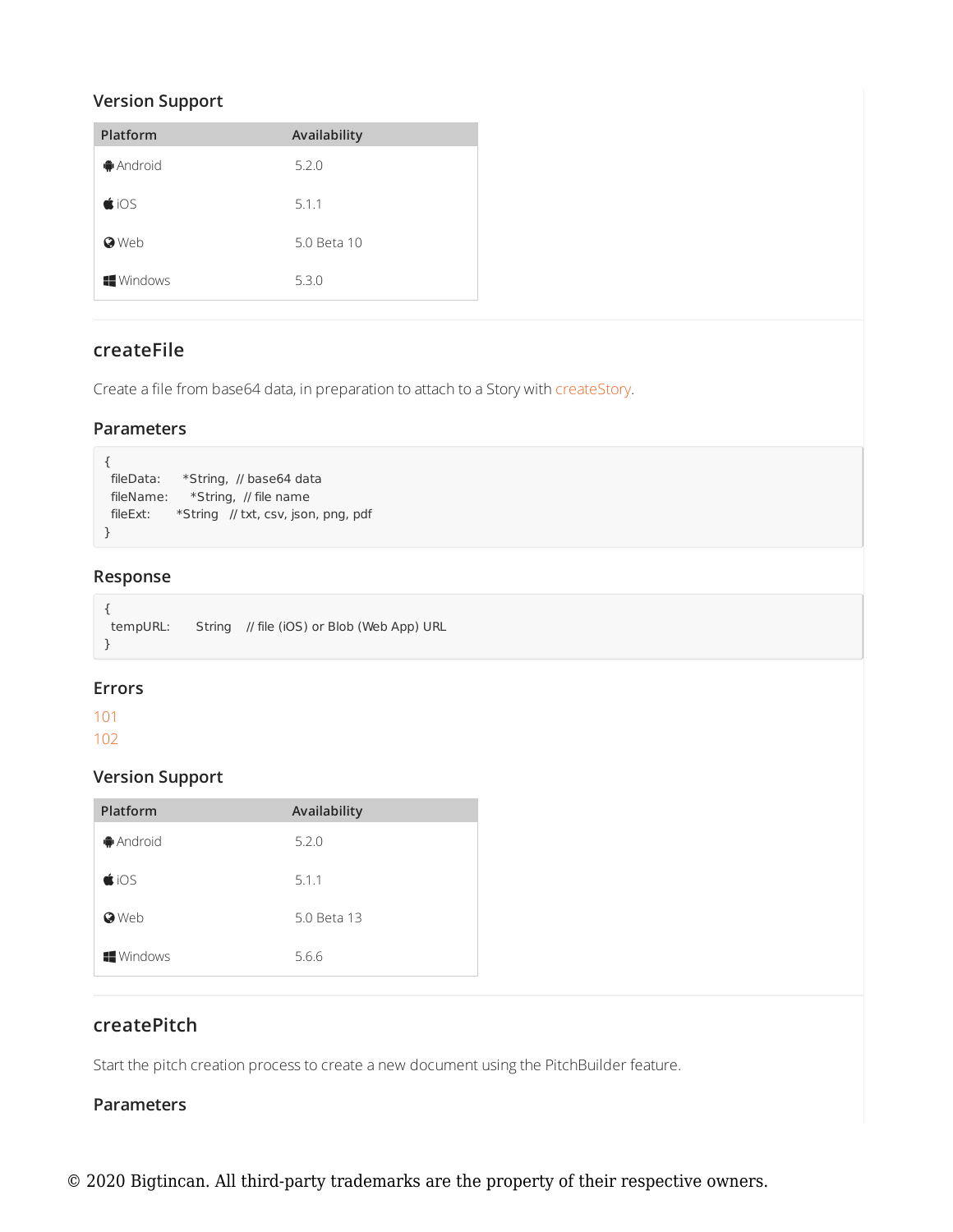visual: Boolean // Show the PitchBuilder user interface. Note: Currently, this \*must\* be set to true.

#### **Errors**

101

{

}

102

## **Version Support**

| Platform            | Availability |
|---------------------|--------------|
| $\bigoplus$ Android | 5.4.0        |
| $\bigcirc$ iOS      | 5.5.0        |
| <b>O</b> Web        | $\cdots$     |
| <b>Windows</b>      | 5.4.0        |

# **createShare**

A hub share can be sent programmatically or the user can be redirected to the Hub Share UI by setting visual.

## **Parameters**

| to:     | Array   | // Array of email addresses to share the files with                               |
|---------|---------|-----------------------------------------------------------------------------------|
| CC:     | Array.  | // Array of email addresses to CC the hub share email to                          |
| files:  | Array,  | // array of files ids to share                                                    |
|         |         | subject: String, // Set the subject of the hub share email                        |
|         |         | message: Integer, // Add a message to the hub share email                         |
| visual: | Boolean | // Shows hub share UI with prefilled data when set to true. Default value - true. |
|         |         |                                                                                   |

## **Errors**

101

102

103

| Platform               | Availability |
|------------------------|--------------|
| $\bigoplus$ Android    | 5.4.0        |
| $\bigcirc$ iOS         | 5.6.4        |
| <b>O</b> Web           | 5.32.0       |
| $\blacksquare$ Windows | 5.6.2        |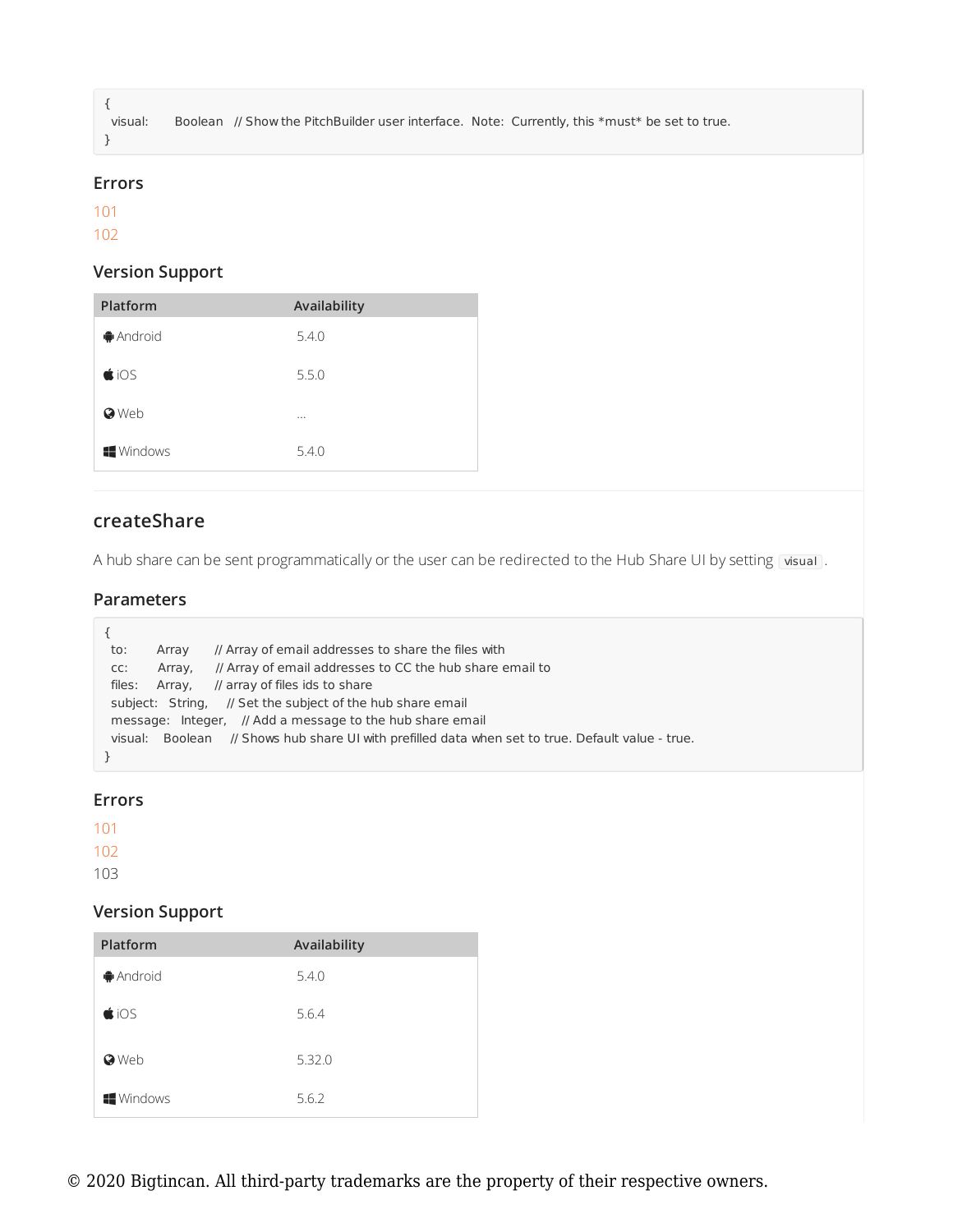## **createStory**

A Story can be created programmatically or the user can be redirected to the Create Story UI by setting visual . On iOS, new Stories are created as drafts and will be sent to the server in the next synchronisation cycle which occurs every 30 seconds. The request also allows a temporary file to be attached if fileData, fileExt and fileName are provided. Note that attaching files is not supported on Web. If creating a Story with expiryTimeStamp , you must also set a valid expiryTimeStampTz . See List of tz database time zones.

## **Parameters**

| ₹                                                                                                |  |
|--------------------------------------------------------------------------------------------------|--|
| channelld:<br>*Integer // Primary Channel ID                                                     |  |
| *String, // Story title<br>title:                                                                |  |
| description:<br>String,<br>// Story message description                                          |  |
| String,<br>excerpt:<br>// Story message excerpt                                                  |  |
| Integer<br>expiryTimeStamp:<br>// Unix timestamp                                                 |  |
| expiryTimeStampTz: String, // Timezone string, e.g. 'Australia/Sydney' (not supported on device) |  |
| fileData:<br>String,<br>// Required if fileExt or fileName exists                                |  |
| fileExt:<br>// Reguired if fileData or fileName exists<br>String.                                |  |
| fileName:<br>// Required if fileData or fileExt exists<br>String.                                |  |
| Boolean. // Enable device notifications<br>notify:                                               |  |
| visual:<br>Boolean, // Show Create Story UI with pre-filled data                                 |  |
| attachmentURLs:<br>Array, // fileURLs to upload and attach to Story                              |  |
| // Story tags<br>Array,<br>tags:                                                                 |  |
| // Story events<br>events:<br>Array,                                                             |  |
| files:<br>// Story files<br>Array,                                                               |  |
| $\mathcal{F}$                                                                                    |  |

## **attachmentURLs**

Pass an array of URLs provided by createFile. This may be a local file reference (iOS) or a Blob URL (Web App).

### **Response**

On Web App, isPending will be true and the response will include the full Story entity.

id: Integer, // Story ID if created on the server, otherwise set to null isPending: Boolean // Server pending status

## **Errors**

101

```
102
```

| Platform            | Availability |
|---------------------|--------------|
| $\bigoplus$ Android | 5.2.0        |
| $\bigcirc$ iOS      | 5.1.1        |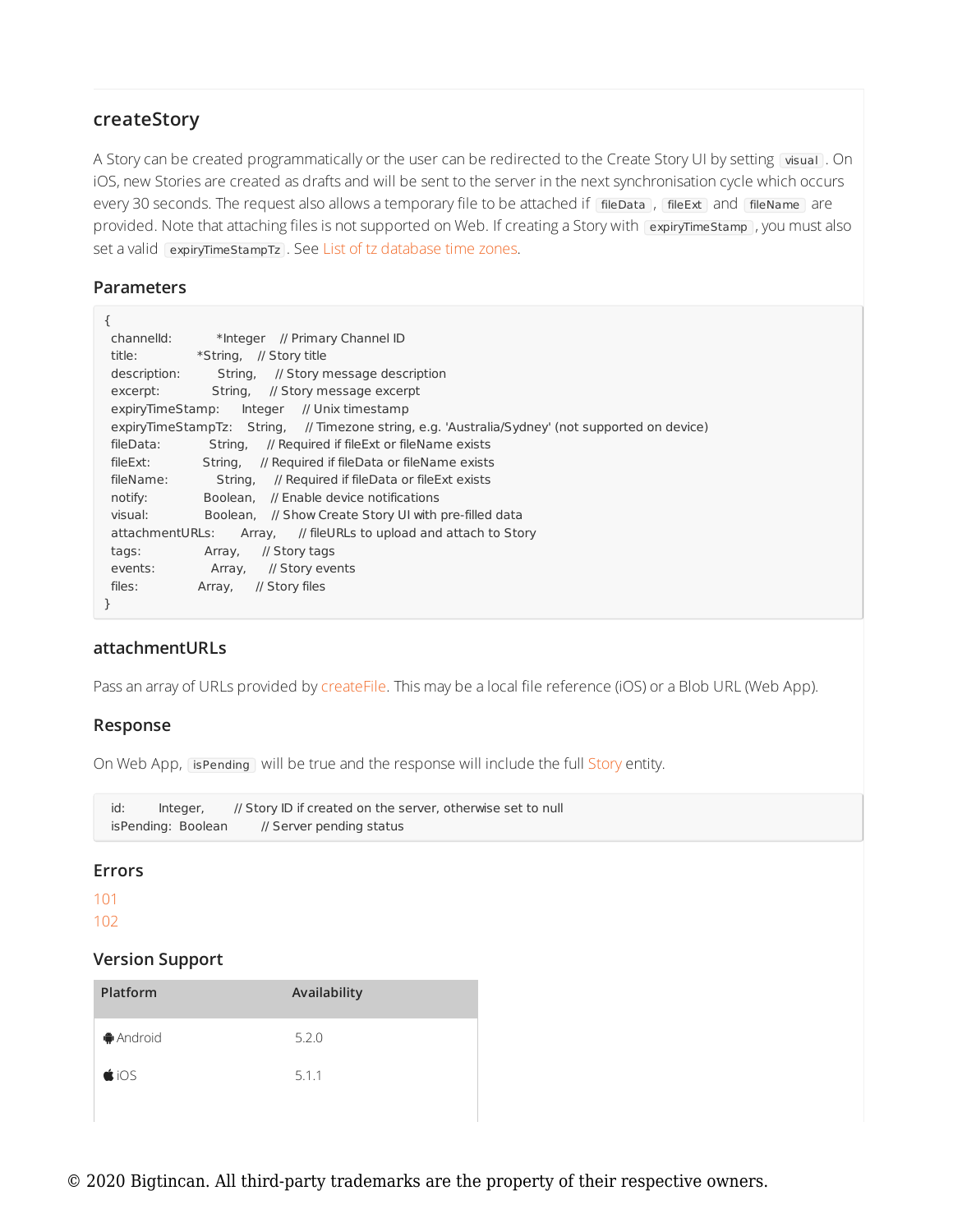**Mattorm Availability** 

**Example 2.3.0**<br>
S.3.0

# **editStory**

Functions in the same way as createStory, requires a storyId to be passed.

#### **Parameters**

| ſ                                                                                                |
|--------------------------------------------------------------------------------------------------|
| storyId:<br>*Integer, // Story ID                                                                |
| channelld:<br>*Integer, // Primary Channel ID                                                    |
| title:<br>String, // Story title                                                                 |
| description:<br>String, // Story message description                                             |
| String, // Story message excerpt<br>excerpt:                                                     |
| Integer, // Unix timestamp<br>expiryTimeStamp:                                                   |
| expiryTimeStampTz: String, // Timezone string, e.g. 'Australia/Sydney' (not supported on device) |
| fileData:<br>Strina.<br>// Required if fileExt or fileName exists                                |
| // Required if fileData or fileName exists<br>fileExt:<br>String,                                |
| fileName:<br>String,<br>// Required if fileData or fileExt exists                                |
| Boolean. // Enable device notifications<br>notify:                                               |
| visual:<br>Boolean, // Show Create Story UI with pre-filled data                                 |
| attachmentURLs<br>Array, // fileURLs to upload and attach to Story                               |
| // Story tags<br>Array,<br>tags:                                                                 |
| events:<br>// Story events<br>Array,                                                             |
| files:<br>// Story files<br>Array,                                                               |
| }                                                                                                |
|                                                                                                  |

#### **Errors**

101

102

# **Version Support**

| Platform               | Availability |
|------------------------|--------------|
| $\bigoplus$ Android    | 5.2.0        |
| $\bigcirc$ iOS         | 5.1.1        |
| <b>O</b> Web           | 5.0 Beta 10  |
| $\blacksquare$ Windows | 5.3.0        |

# **editUserProfile**

Navigates to the User Edit Profile view.

### **Errors**

101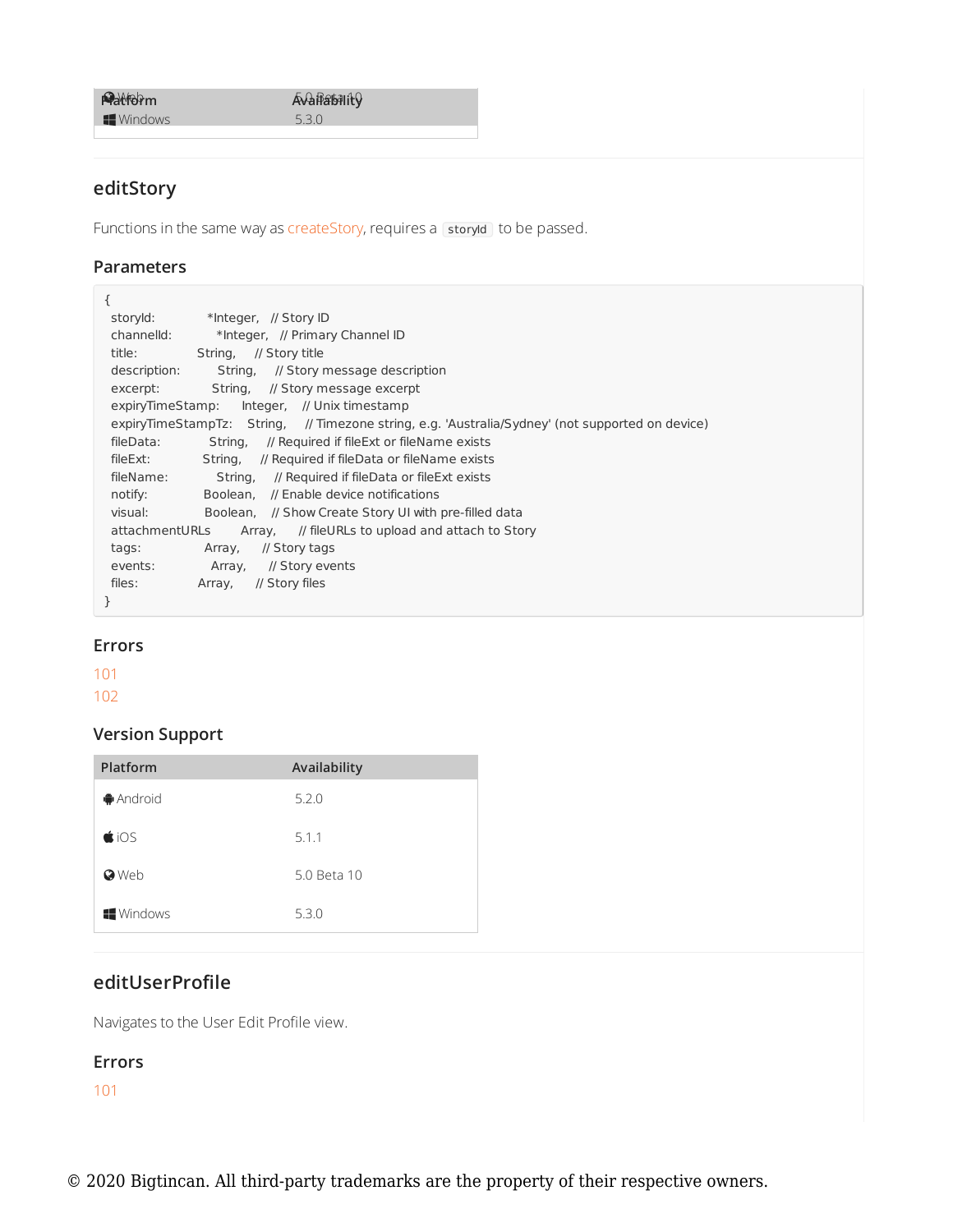# 102

## **Version Support**

| Platform               | Availability |
|------------------------|--------------|
| $\bigoplus$ Android    | 5.2.0        |
| $\bigcirc$ iOS         | 5.1.1        |
| <b>O</b> Web           | 5.0 Beta 10  |
| $\blacksquare$ Windows | 5.1.0        |

# **followUser**

 $\lceil$  unfollowUser  $\rceil$  should be set as the action if you wish to unfollow.

### **Parameters**

{ userId: \*Number }

# **Response**

```
{
id: Integer, // User ID
isFollowed: Boolean // Follow status of user
}
```
## **Errors**

101

102

## **Version Support**

| Platform               | Availability |
|------------------------|--------------|
| $\bigoplus$ Android    | 5.2.0        |
| $\bigcirc$ iOS         | 5.1.1        |
| <b>O</b> Web           | 5.0 Beta 10  |
| $\blacksquare$ Windows | 5.3.0        |

# **getBookmarkList**

Returns an array of bookmark data.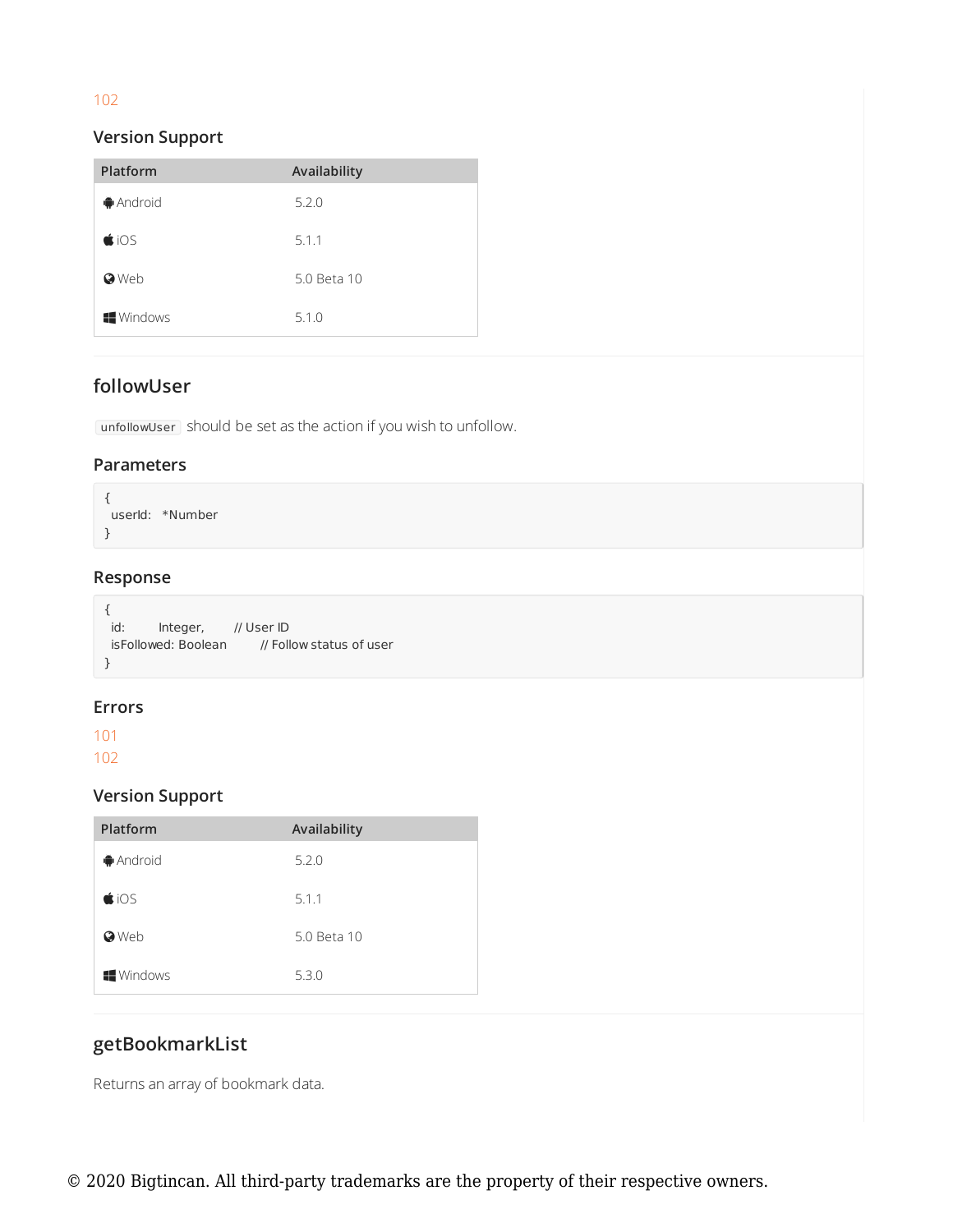#### **Parameters**

```
{
entityName: *String, // name of entity (story, fileCollection)
 offset: Integer, // offset for pagination
 limit: Integer, // number of results
 sortBy: String // valid sortBy attribute based on entityName
}
```
## **Supported sortBy Attributes Per entityName**

Defaults are in bold. Note that createDate and bookmarkDate (Unix Timestamp seconds) should return the results in descending order (ie. most recent first).

| Entity         | sortBy                 |
|----------------|------------------------|
| story          | bookmarkDate,<br>title |
| fileCollection | createDate<br>name     |

#### **Errors**

101

102

### **Version Support**

| Platform               | Availability |
|------------------------|--------------|
| $\bigoplus$ Android    | 5.4.0        |
| $\bigcirc$ iOS         | 5.1.1        |
| <b>O</b> Web           | 5.0 Beta 10  |
| $\blacksquare$ Windows | 5.4.2        |

## **getCRMDetail**

Returns CRM account ID of the current user. Returns **0** if not authenticated.

### **Response**

```
{
accountId: Integer // CRM account ID
}
```

| <b>Platform</b>     | Availability |
|---------------------|--------------|
| $\bigoplus$ Android | 5.2.0        |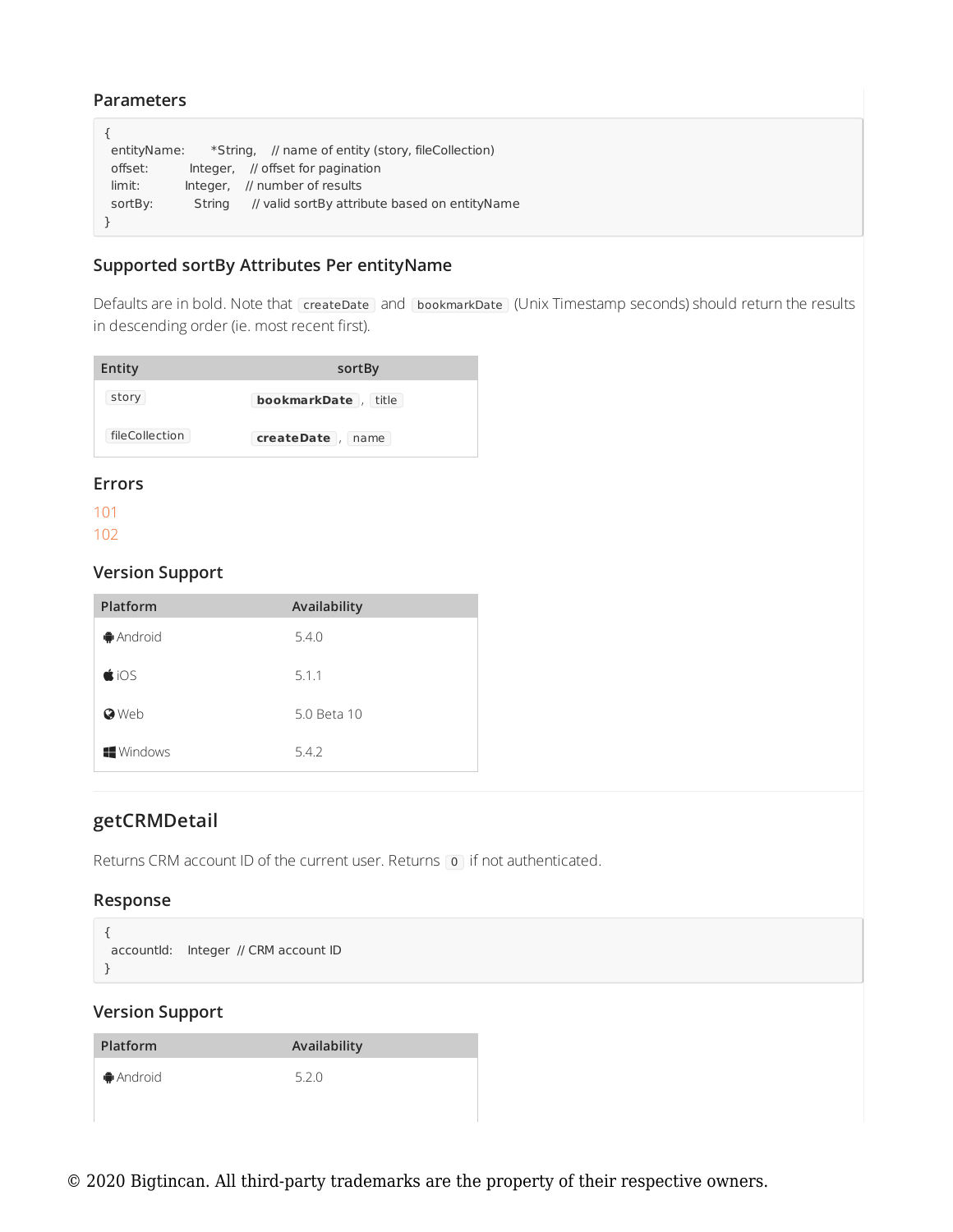| <b>Matform</b>   | Availability |
|------------------|--------------|
| <b>O</b> Web     | 5.0 Beta 12  |
|                  |              |
| <b>I</b> Windows | 5.4.6        |

# **getDraftList**

Returns an array of draft Stories.

### **Parameters**

| offset: |        | Integer, // offset for pagination |
|---------|--------|-----------------------------------|
| limit:  |        | Integer. // number of results     |
| sortBy: | String | // entity sort attribute          |
|         |        |                                   |

### **Errors**

101

 $\overline{a}$ 

102

# **Version Support**

| Platform            | Availability |
|---------------------|--------------|
| $\bigoplus$ Android | 5.2.0        |
| $\bigcirc$ iOS      | 5.1.1        |
| <b>O</b> Web        | -            |
| <b>Windows</b>      | $\cdots$     |

# **getEntity**

Returns a full record of the requested entity. See Entities for expected response.

### **Parameters**

```
{
 entityName: *String, // file, story, user
 id: *Integer/String // id of entity or variable (see below)
}
```
## **Variables**

id can be set to the following to return active entities.

| entityName |               |
|------------|---------------|
| file       | currentFileId |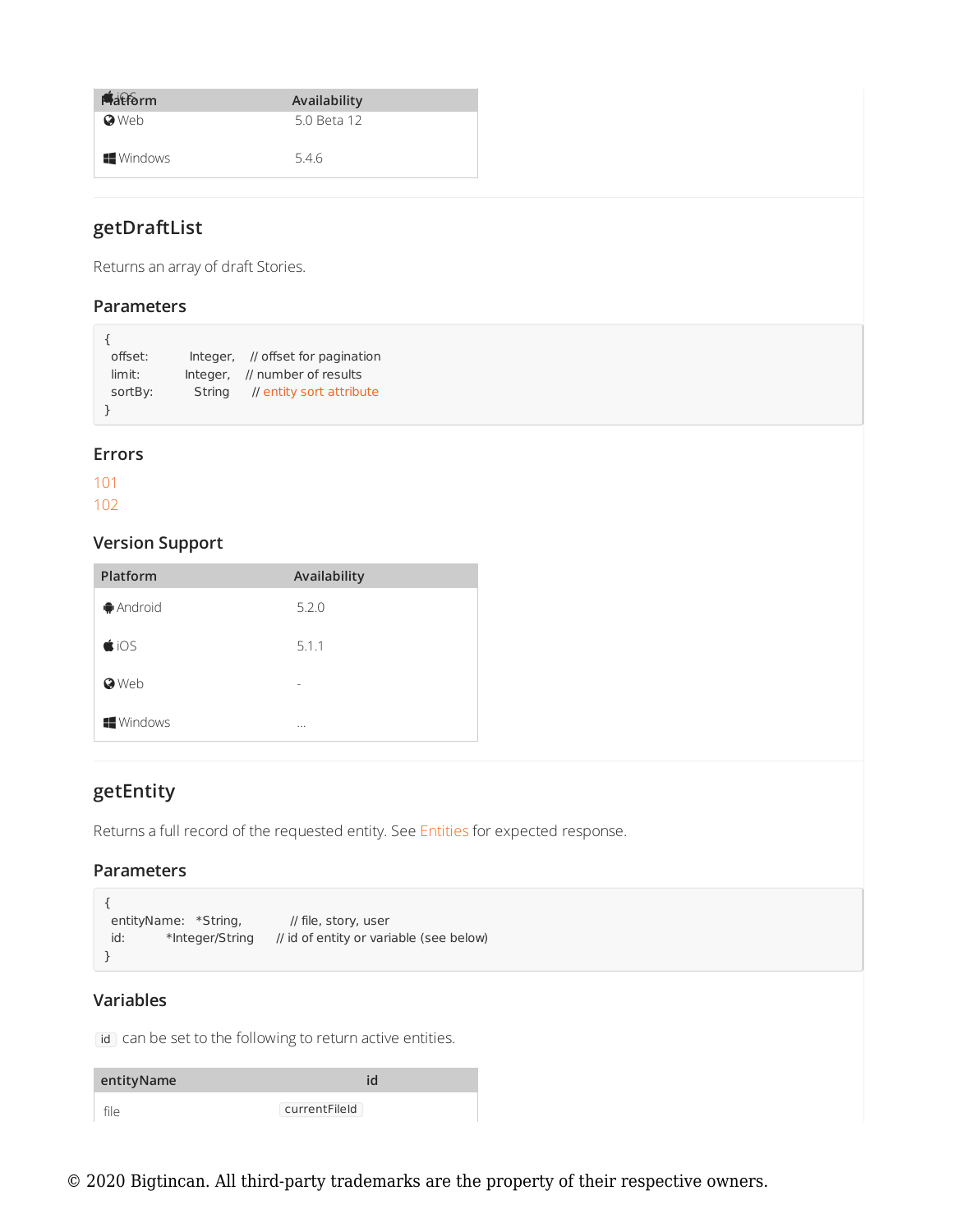| entityName |             |
|------------|-------------|
| user       | myProfileId |

### **Errors**

101

102

## **Version Support**

| Platform         | Availability |
|------------------|--------------|
| <b>●</b> Android | 5.2.0        |
| $\bigcirc$ iOS   | 5.1.1        |
| <b>O</b> Web     | 5.0 Beta 10  |
| <b>Windows</b>   | 5.1.0        |

# **getEvents**

Returns an array of Events between the given start date and end date, sorted by start date in ascending order.

### **Parameters**

| from Date: | // mandatory, Unix timestamp in seconds, seconds since epoch<br>*Integer.         |
|------------|-----------------------------------------------------------------------------------|
| toDate:    | // mandatory, Unix timestamp in seconds, seconds since epoch<br>*Integer.         |
| limit:     | // optional, default and max 100<br>Integer.                                      |
| offset:    | // optional, default 0<br>Integer.                                                |
| channels:  | // optional, array of channel ids to fetch events from specfic channels<br>Array. |
|            |                                                                                   |

### **Errors**

101 102

# **Platform Support**

| Platform            | Availability |
|---------------------|--------------|
| $\bigoplus$ Android | V5.3.1       |
| $\bigcirc$ iOS      | V5.6.3       |
| <b>O</b> Web        | v5.26.0      |
| <b>Windows</b>      | v5.5.4       |

# **Platform Support for channels parameter**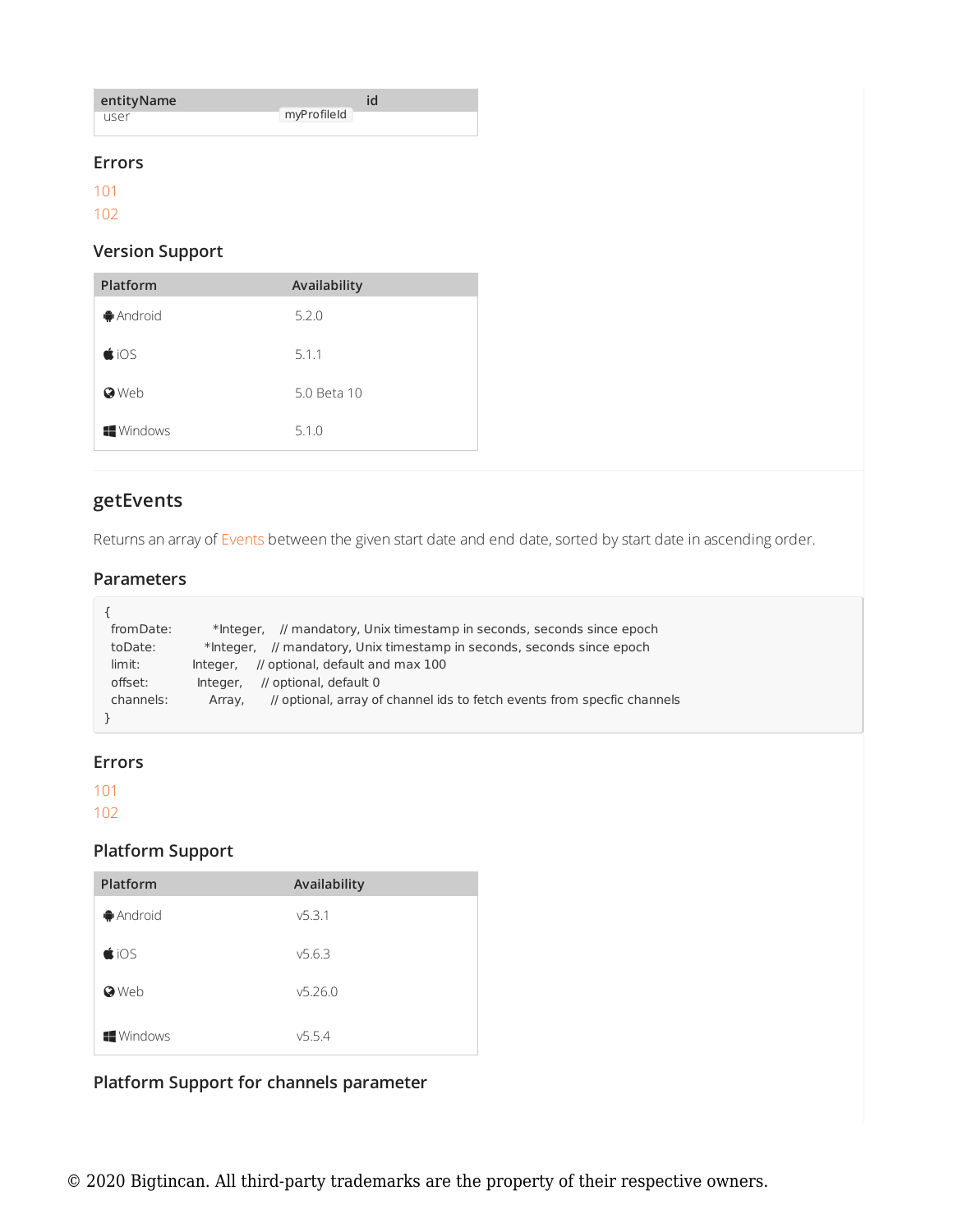| Platform            | Availability |
|---------------------|--------------|
| $\bigoplus$ Android | v5.4.2       |
| $\bigcirc$ iOS      | v5.7.3       |
| <b>O</b> Web        | v5           |
| <b>Windows</b>      | V5.6.6       |

# **getFeaturedList**

Returns an array of featured list.

### **Parameters**

```
{
entityName: *String, // name of supported entity (story)
}
```
## **Errors**

101 102

## **Version Support**

| Platform               | Availability |
|------------------------|--------------|
| $\bigoplus$ Android    | 5.2.0        |
| $\bigcirc$ iOS         | 5.5.2        |
| <b>O</b> Web           | v5.9.0       |
| $\blacksquare$ Windows | 5.4.3        |

# **getInterestAreas**

Returns an array of available Interest Areas. Use addInterestArea to subscribe.

| Platform               | Availability |
|------------------------|--------------|
| $\bigoplus$ Android    | 5.2.0        |
| $\bigcirc$ iOS         | 5.1.1        |
| <b>O</b> Web           | 5.0 Beta 10  |
| $\blacksquare$ Windows | 5.1.0        |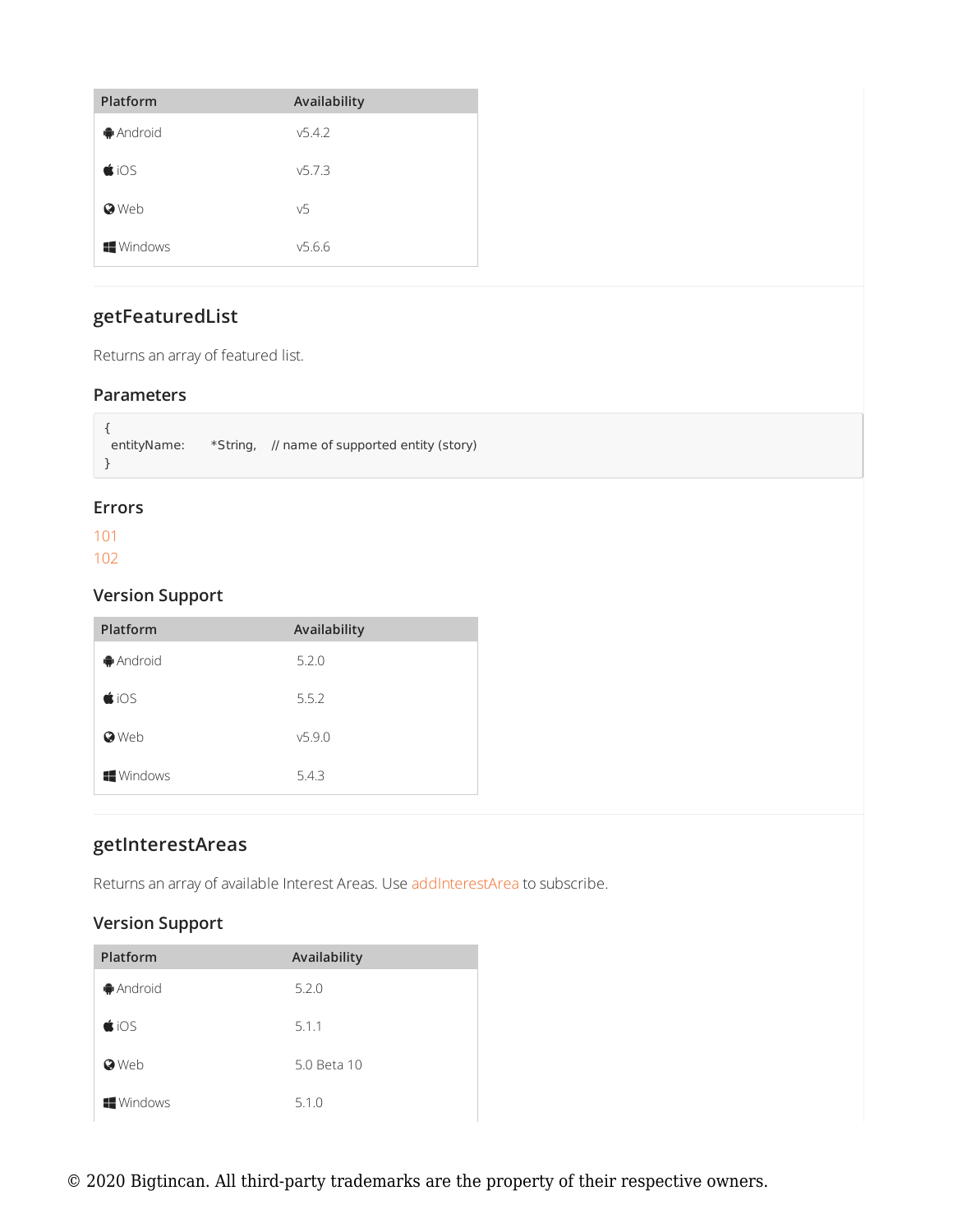#### **Platform Availability**

### **getList**

Returns an array of entities. By default, only the partial objects are returned, the rest of the attributes that are part of the full object can be fetched using the includeAttributes optional parameter which accepts an array of attribute names. Please refer to Entities for more details. [parentEntityName] and [peid] parameters can be used to return entities associated with a parent.

### **Parameters**

| String, // name of entity (tab, channel, story, file, user, link)<br>entityName:                                                     |
|--------------------------------------------------------------------------------------------------------------------------------------|
| parentEntityName: String, // name of parent entity, required with peid                                                               |
| Integer, // parent entity id, required with parentEntityName<br>peid:                                                                |
| Boolean, // include stories from non-primary channels as well<br>showAlias:                                                          |
| // optional attributes eq. ['author', 'message'] * currently available for story entity only<br><i>includeAttributes: Array</i>      |
| // timestamp - number of milliseconds since Unix Epoch, filters stories published on or after thi<br>createDateSince:<br>Integer     |
| s timestamp                                                                                                                          |
| // timestamp - number of milliseconds since Unix Epoch, filters stories published on or before th<br>createDateTo:<br><b>Integer</b> |
| is timestamp                                                                                                                         |
| offset:<br>// offset for pagination<br>Integer.                                                                                      |
| limit:<br>// number of results<br>Integer,                                                                                           |
| // valid entity sort attribute<br>sortBy:<br>Strina                                                                                  |
|                                                                                                                                      |

## **Supported Parent Entities**

| <b>Entity</b> | <b>Parent Entity</b> |
|---------------|----------------------|
| channel       | tab                  |
| story         | channel,<br>tab      |
| file          | story                |

## **Platform support for includeAttributes Parameter**

| Entity | <b>Platforms</b>                             |
|--------|----------------------------------------------|
| story  | Web, iOS 5.5.3, Windows 5.4.4, Android 5.2.1 |

# **Platform support for createDateSince and createDateTo parameters**

| Entity | <b>Platforms</b>                             |
|--------|----------------------------------------------|
| story  | Web, iOS 5.4.3, Windows 5.6.1, Android 5.1.7 |

### **Platform support for showAlias Parameter**

| Entity | <b>Platforms</b>                           |
|--------|--------------------------------------------|
| story  | Web, iOS 5.2, Windows 5.4.4, Android 5.2.1 |

# **Supported sortBy Attributes**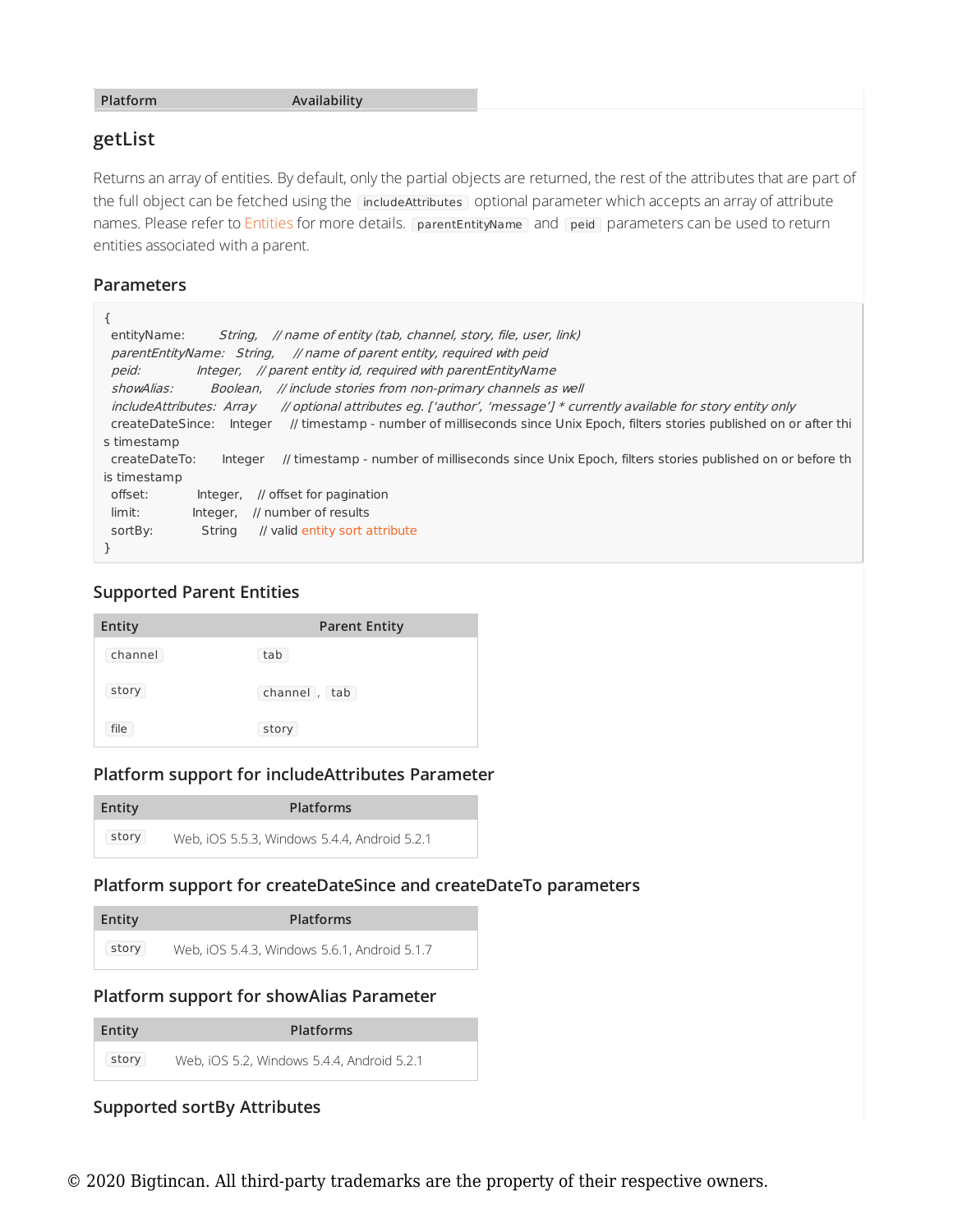Defaults are in bold. Note that createDate (Unix Timestamp seconds) should return the results in descending order (ie. most recent first).

| Entity         | sortBy                           |
|----------------|----------------------------------|
| tab            | channelCount, name               |
| channel        | name, storyCount                 |
| story          | createDate, title, likesCount,   |
|                | authorFirstName, authorLastName, |
|                | sequence, score, readCount       |
| user           | firstName, lastName, score       |
| file           | createDate, description, size    |
| fileCollection | createDate , name                |
| link           | name                             |

## **Note**

[thumbnail] property in web] will return the url of the image whereas in other platforms it wil return the local path to the image.

### **Errors**

101

102

# **Platform Support**

| Platform               | Availability |
|------------------------|--------------|
| <b>Android</b>         | 5.1.5        |
| $\bigcirc$ iOS         | 5.5.1        |
| <b>O</b> Web           | v5.5.0       |
| $\blacksquare$ Windows | 5.1.0        |

# **getLocation**

Returns the current geolocation data.

# **Response**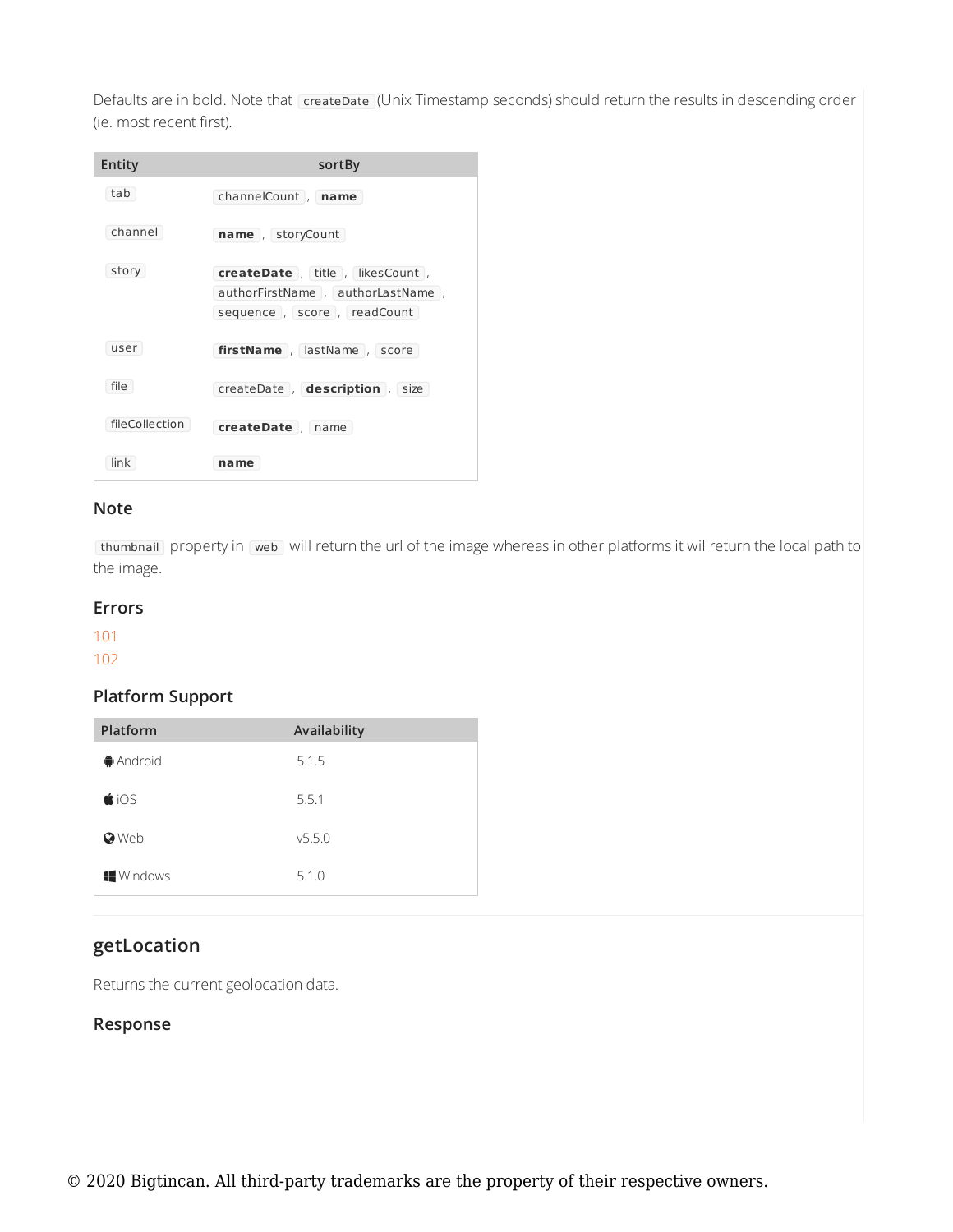```
{
lat: Number, // latitude, -180 if unavailable
long: Number, // longitude, -180 if unavailable
lastUpdatedTimestamp: Integer // unix timestamp seconds
}
```
# **Version Support**

| Platform            | Availability |
|---------------------|--------------|
| $\bigoplus$ Android | 5.2.0        |
| $\bigcirc$ iOS      | 5.1.1        |
| <b>O</b> Web        | 5.0 Beta 10  |
| <b>Windows</b>      | 5.3.0        |

# **getNewList**

Returns an array of entities sorted by date.

### **Parameters**

|           |  | entityName: *String, // name of entity (story) |
|-----------|--|------------------------------------------------|
| offset:   |  | Integer, // offset for pagination              |
| $lim$ it: |  | Integer // number of results                   |
|           |  |                                                |

### **Errors**

101 102

# **Version Support**

| Platform               | Availability |
|------------------------|--------------|
| $\bigoplus$ Android    | 5.2.0        |
| $\bigcirc$ iOS         | 5.1.1        |
| <b>O</b> Web           | 5.0 Beta 10  |
| $\blacksquare$ Windows | 5.1.0        |

# **getRecommendedList**

Returns an array of recommended entities.

### **Parameters**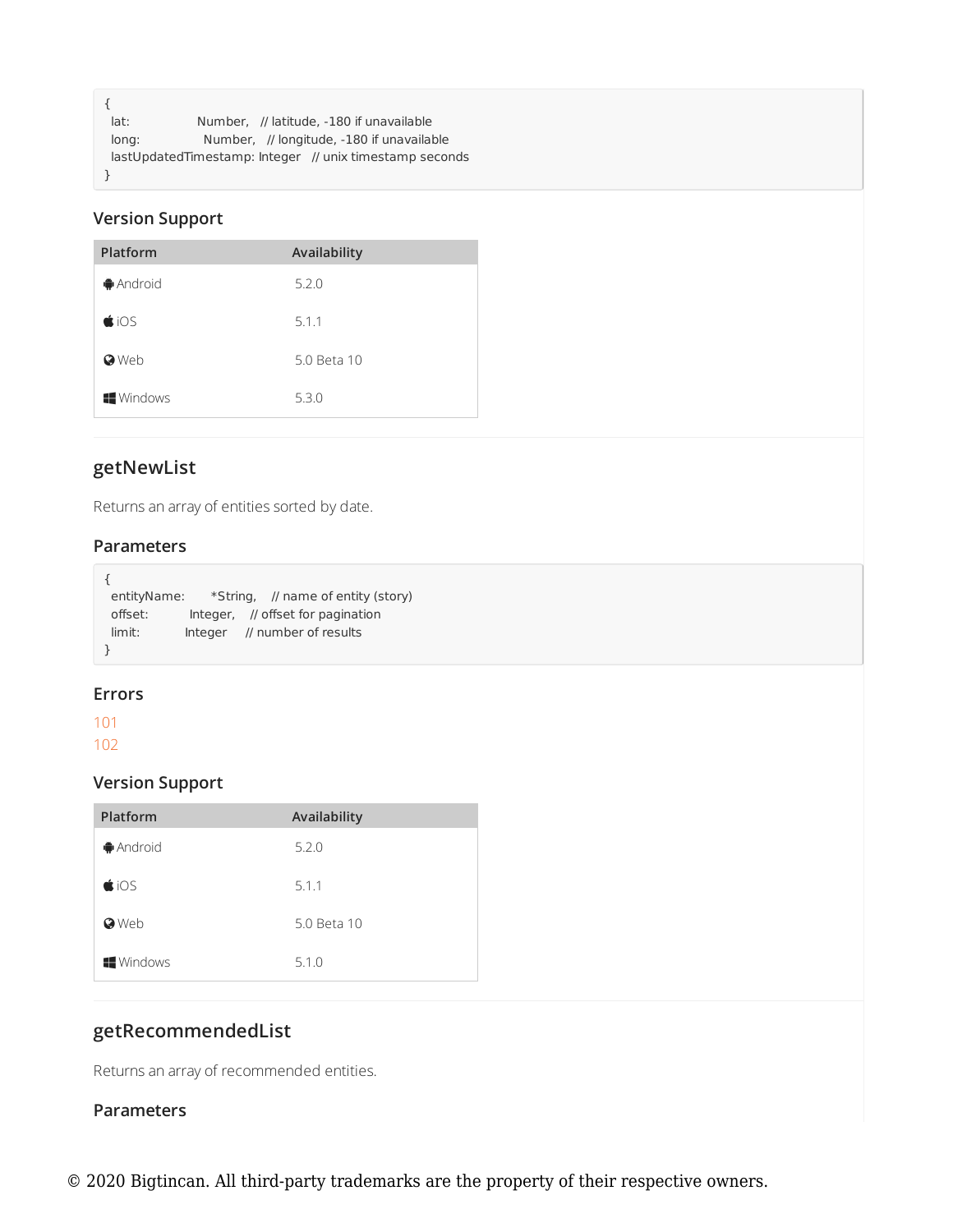```
{
entityName: *String, // name of entity (story, file)
offset: Integer, // offset for pagination
limit: Integer // number of results
}
```
### **Errors**

101

102

## **Version Support**

| Platform            | Availability |
|---------------------|--------------|
| $\bigoplus$ Android | 5.2.0        |
| $\bigcirc$ iOS      | 5.1.1        |
| <b>O</b> Web        | 5.0 Beta 10  |
| <b>Windows</b>      | 5.1.0        |

# **getSystemConfig**

Returns information about the current Hub instance.

## **Response**

| appName:                   | String,  | // Name of app (Hub Web App, Hub for Android, Hub for iOS, Hub for Windows)                         |
|----------------------------|----------|-----------------------------------------------------------------------------------------------------|
| appVersion:                | String,  | // Version of app                                                                                   |
| bridgeVersion:             | String,  | // Version of JavaScript Bridge                                                                     |
| locale:                    | String.  | // locale. For moblie devices - uses device settings (region and language), for Web - uses language |
| set in users's profile.    |          |                                                                                                     |
| mainThemeHexColor: String, |          | // Hex value of company base color                                                                  |
| serverURL:                 | String.  | // URL of server                                                                                    |
| terminology:               | Object,  | // nounPlural, nounSinglar objects with tab, channel, story string values                           |
| userld:                    | Integer, | // ID of current user                                                                               |
| mdmCustomConfig:           | Object   | // Device-only, contains custom configuration for MDM-based deployments                             |
|                            |          |                                                                                                     |

| Platform               | Availability |
|------------------------|--------------|
| $\bigoplus$ Android    | 5.2.0        |
| $\bigcirc$ iOS         | 5.1.1        |
| <b>O</b> Web           | 5.0 Beta 10  |
| $\blacksquare$ Windows | 5.1.0        |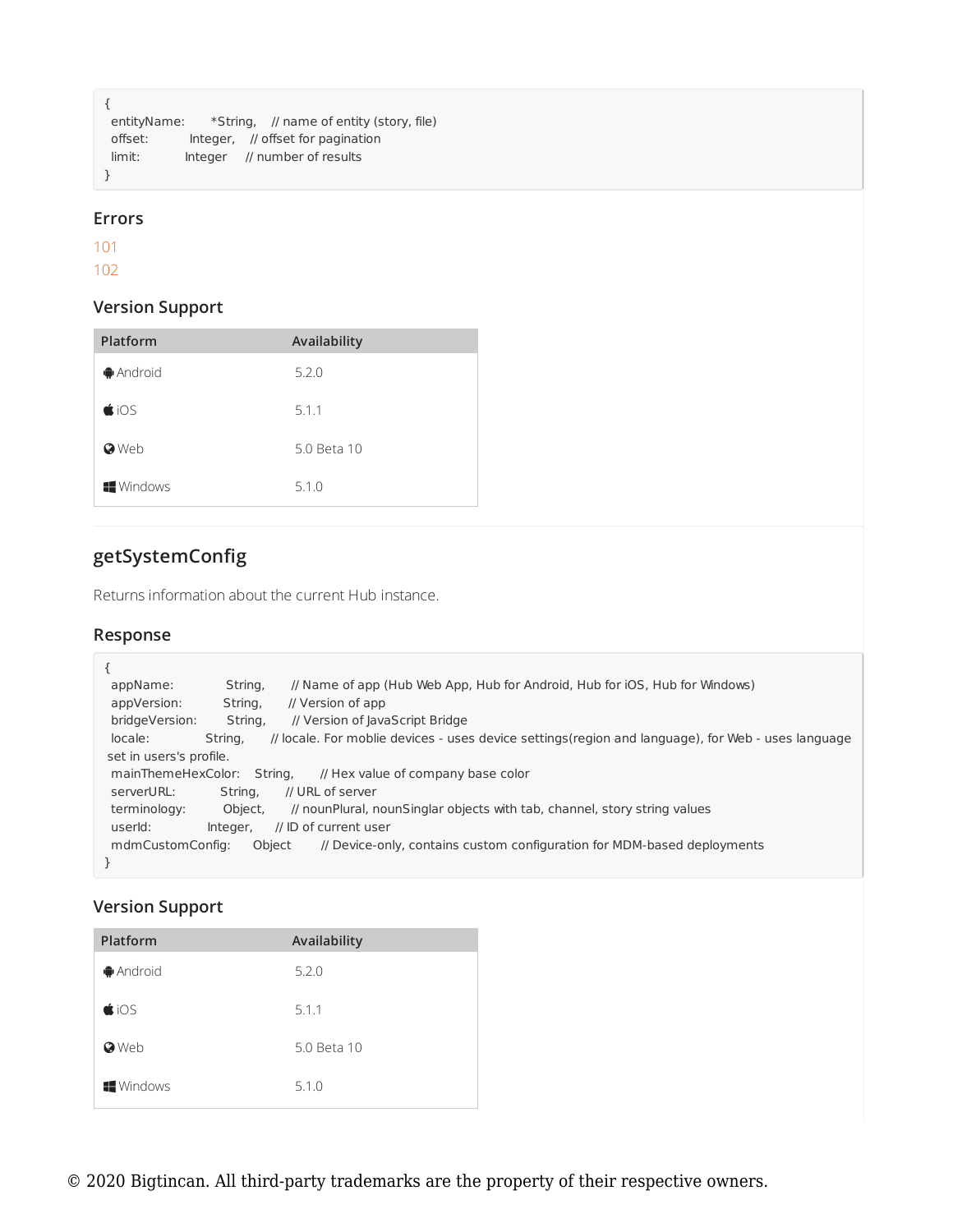# **getTags**

Returns an array of tags. On devices, the tag list would be restricted to user content permissions i.e. only the tags that are associated with the content that the user has access to, would be returned. While on the web app, tags across the whole content would be returned.

## **Parameters**

| query:  | String, // performs a contains operation  |
|---------|-------------------------------------------|
| offset: | Integer, // offset for pagination         |
| limit:  | Integer, // limit for pagination, max 100 |
|         |                                           |

#### **Errors**

101

102

## **Platform Support**

| Platform               | Availability |
|------------------------|--------------|
| $\bigoplus$ Android    | 5.5.0        |
| $\bigcirc$ iOS         | 5.8.2        |
| <b>O</b> Web           | 5.55.2       |
| $\blacksquare$ Windows | 5.6.8        |

# **likeStory**

unlikeStory should be set as the action if you wish to unlike.

### **Parameters**

```
{
storyId: *Integer
}
```
### **Response**

```
{
id: Integer, // Story ID
isLiked: Boolean // Like status of Story
}
```
## **Errors**

101 102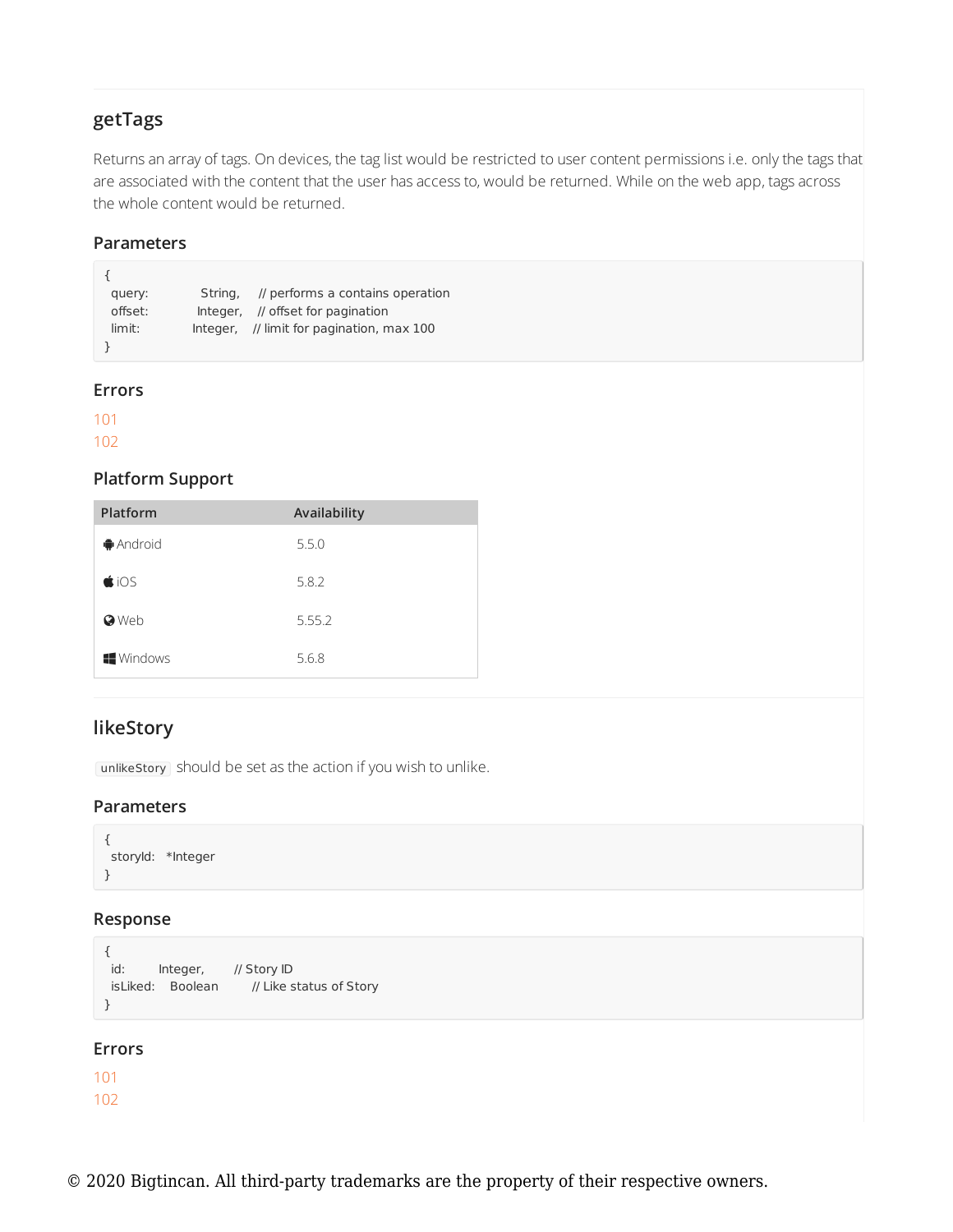## **Version Support**

| Platform            | Availability |
|---------------------|--------------|
| $\bigoplus$ Android | 5.2.0        |
| $\bigcirc$ iOS      | 5.1.1        |
| <b>O</b> Web        | 5.0 Beta 10  |
| <b>Windows</b>      | 5.1.0        |

# **openARCamera**

Opens the AR Camera if the AR Camera is enabled.

## **Errors**

103

## **Platform Support**

| Platform               | Availability |
|------------------------|--------------|
| $\bigoplus$ Android    | 5.4.2        |
| $\bigcirc$ iOS         | 5.7.2        |
| <b>O</b> Web           | $\cdots$     |
| $\blacksquare$ Windows | $\cdots$     |

# **openEntity**

Navigates to the specified entity UI.

## **Parameters**

```
{
entityName: *String, // tab, channel, story, file, fileCollection, user (device support below)
id: *Integer // id of specified entity
disableLegacyRouting: Boolean // allows to open Stories as Modal from Home page. (Web)
}
```
# **Entity Support**

| Entity  | <b>Platforms</b> |
|---------|------------------|
| tab     | Web              |
| channel | Web              |
| story   |                  |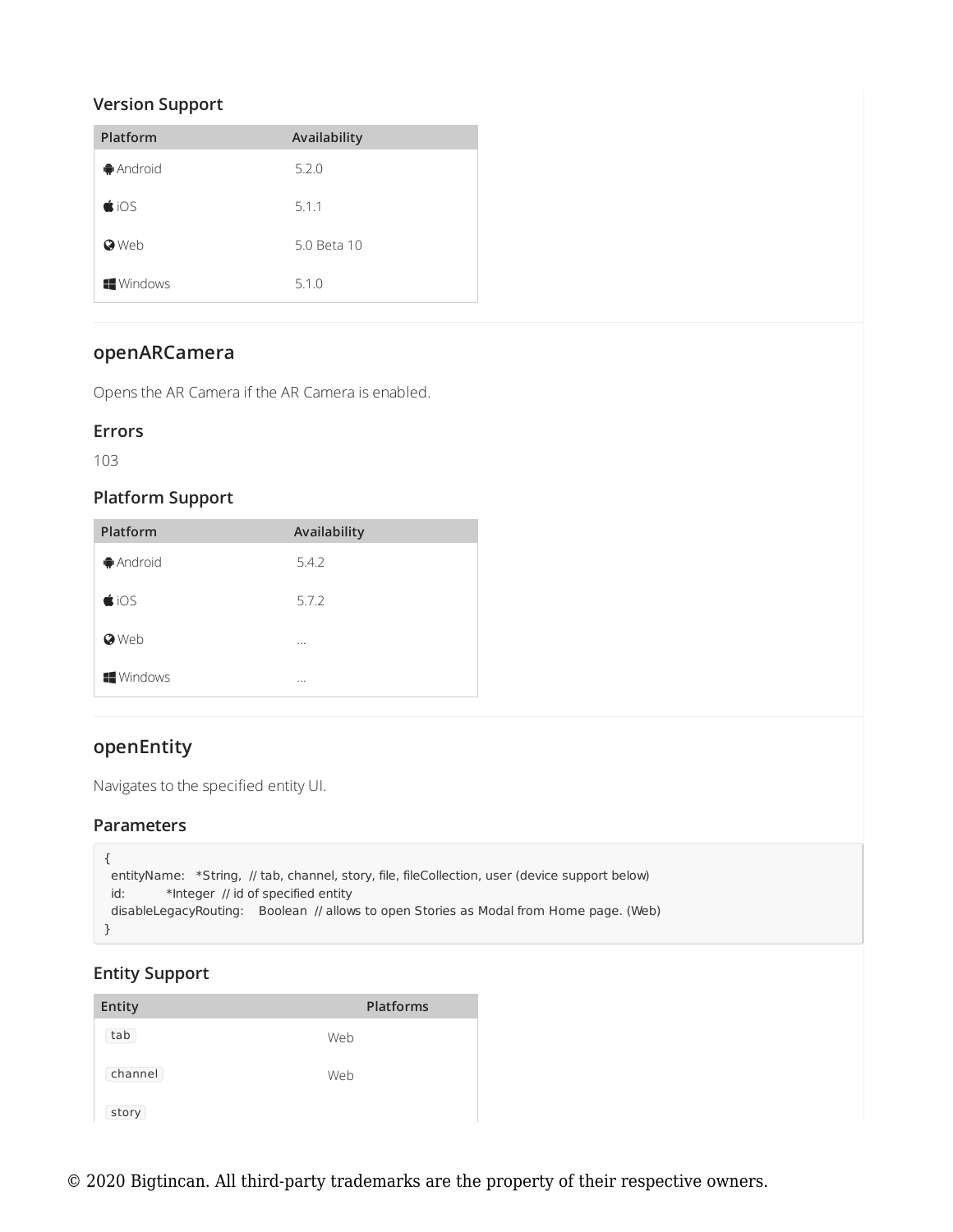| Entity         |     | Web <b>Platforms</b> |
|----------------|-----|----------------------|
| file           | Web |                      |
| fileCollection |     |                      |
| user           | Web |                      |

### **Errors**

101

102

# **Version Support**

| Platform               | Availability |
|------------------------|--------------|
| $\bigoplus$ Android    | 5.2.0        |
| $\bigcirc$ iOS         | 5.1.1        |
| <b>O</b> Web           | 5.0 Beta 10  |
| $\blacksquare$ Windows | 5.1.0        |

# **openInterestAreas**

Navigates to or displays the Interest Areas view.

# **Version Support**

| Platform               | Availability |
|------------------------|--------------|
| <b></b> Android        | 5.2.0        |
| $\bigcirc$ iOS         | 5.1.1        |
| <b>O</b> Web           | 5.0 Beta 10  |
| $\blacksquare$ Windows | 5.3.0        |

# **openMenu**

Navigate to the specified [menuType].

# **Parameters**

```
{
menuType: *String // chat, company, content, me, meetings, notes, notifications, calendar (web only)
}
```
# **Errors**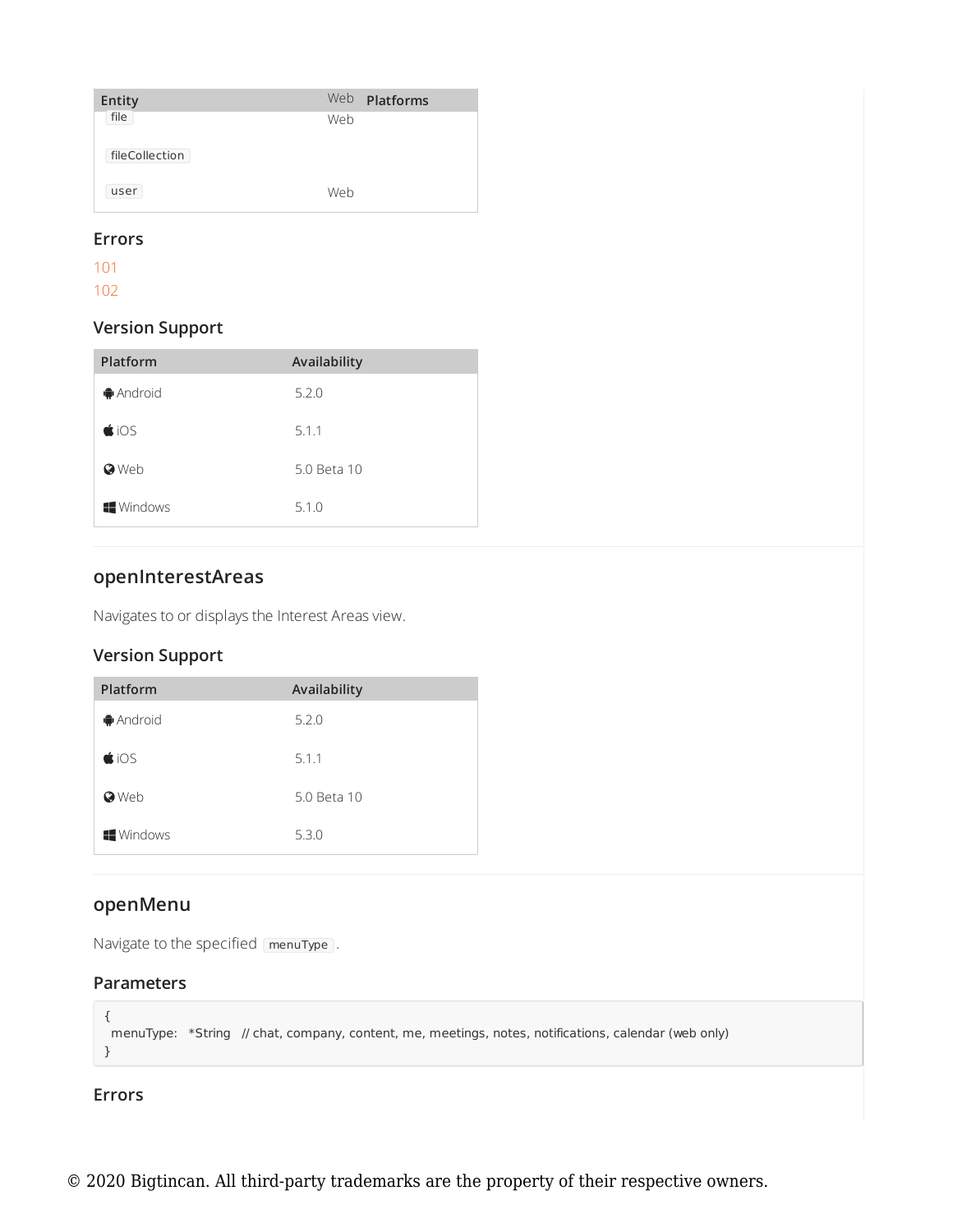| P.<br>-<br>- |  |
|--------------|--|
| -            |  |

102

# **Version Support**

| Platform               | Availability |
|------------------------|--------------|
| $\bigoplus$ Android    | 5.2.0        |
| $\bigcirc$ iOS         | 5.1.1        |
| <b>O</b> Web           | 5.0 Beta 10  |
| $\blacksquare$ Windows | 5.1.0        |

# **openURL**

Opens the URL in the File Viewer on devices or a new browser tab on Web App.

## **Parameters**

```
{
url: *String // Valid URL
inAppBrowser: Boolean // A false value opens the URL in native browser, otherwise the URL would open up in the in-app bro
wser.
}
```
## **Errors**

## 101

## **Platform Support**

| Platform            | Availability |
|---------------------|--------------|
| $\bigoplus$ Android | 5.2.0        |
| $\bigcirc$ iOS      | 5.1.1        |
| <b>O</b> Web        | 5.0 Beta 10  |
| <b>Windows</b>      | 5.1.0        |

# **Platform support for inAppBrowser Parameter**

| Platform       | Availability |
|----------------|--------------|
| <b>Android</b> | $\cdots$     |
| $\bigcirc$ iOS | 5.7.1        |
| <b>O</b> Web   | $\cdots$     |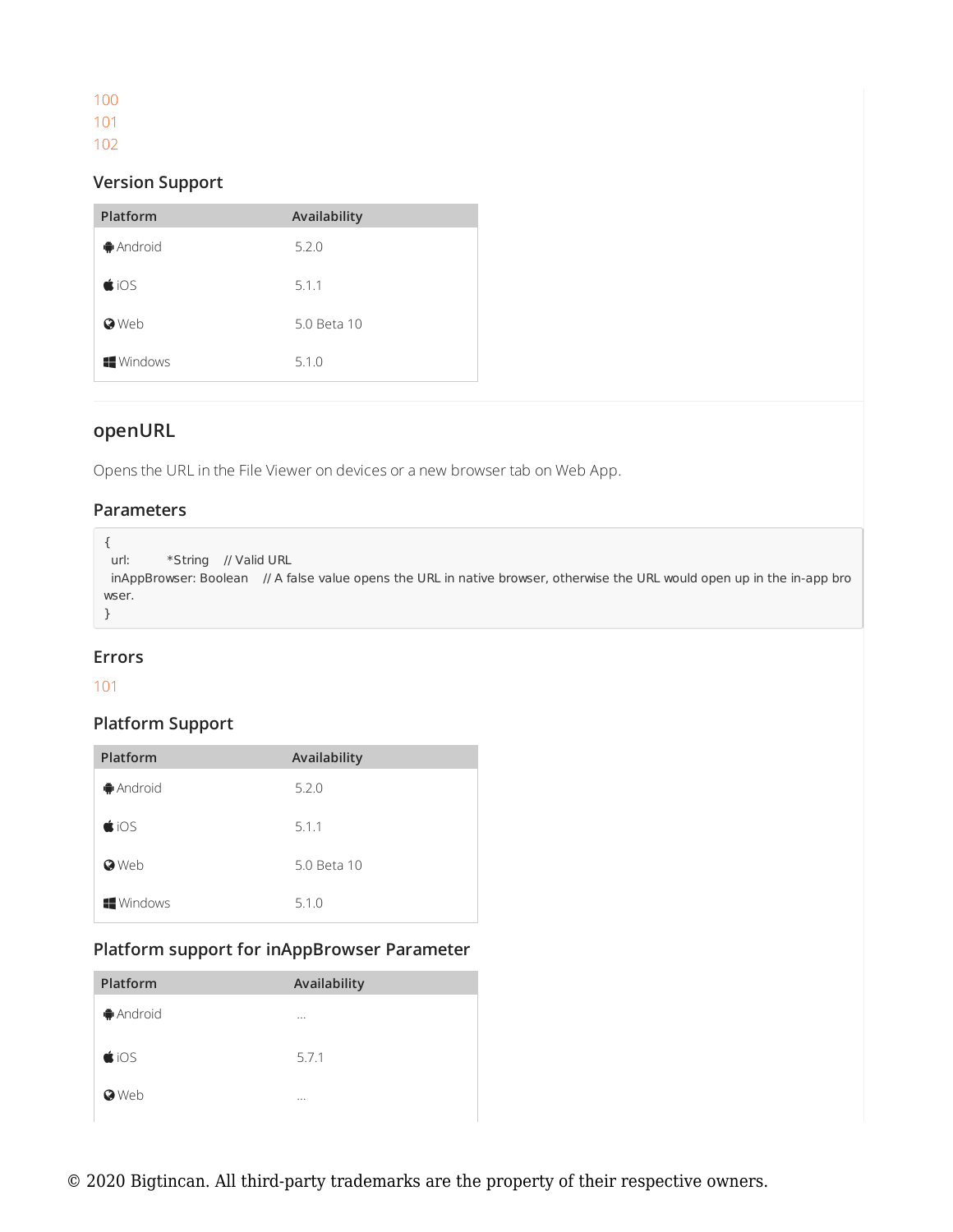**Pla**W**tf**i**o**n**r**d**m**ows **A**…**vailability**

## **proxyRequest**

Perform a request to a custom end-point. **All other parameters not specified below will be set as query parameters on a GET request.**

Note: It is not possible to target the current Hub API server. These APIs are subject to change at any time, their usage is not recommended or supported.

### **Parameters**

```
{
url: *String, // only supports "https" scheme
method: *String, // GET, POST, PATCH, PUT, DELETE
body: Object, // key/value pairs sent as JSON (POST/PATCH/PUT only)
headers: Object // Key/value pairs to set to request header
disableCredentials: Boolean // do not send credentials in the headers
}
```
### **Example Usage**

```
{
action: 'proxyRequest',
params: {
 disableCredentials : true,
 url : 'https://jsonplaceholder.typicode.com/posts',
 method : 'POST',
 body : {
  title : 'foo',
  userId : 1,
  body : 'bar'
 },
 headers : {
   'Content-type' : 'application/json; charset=UTF-8'
  }
 }
}
```
#### **Errors**

101

102

| Platform            | Availability |
|---------------------|--------------|
| $\bigoplus$ Android | 5.2.0        |
| $\bigcirc$ iOS      | 5.1.1        |
| <b>O</b> Web        | 5.0 Beta 12  |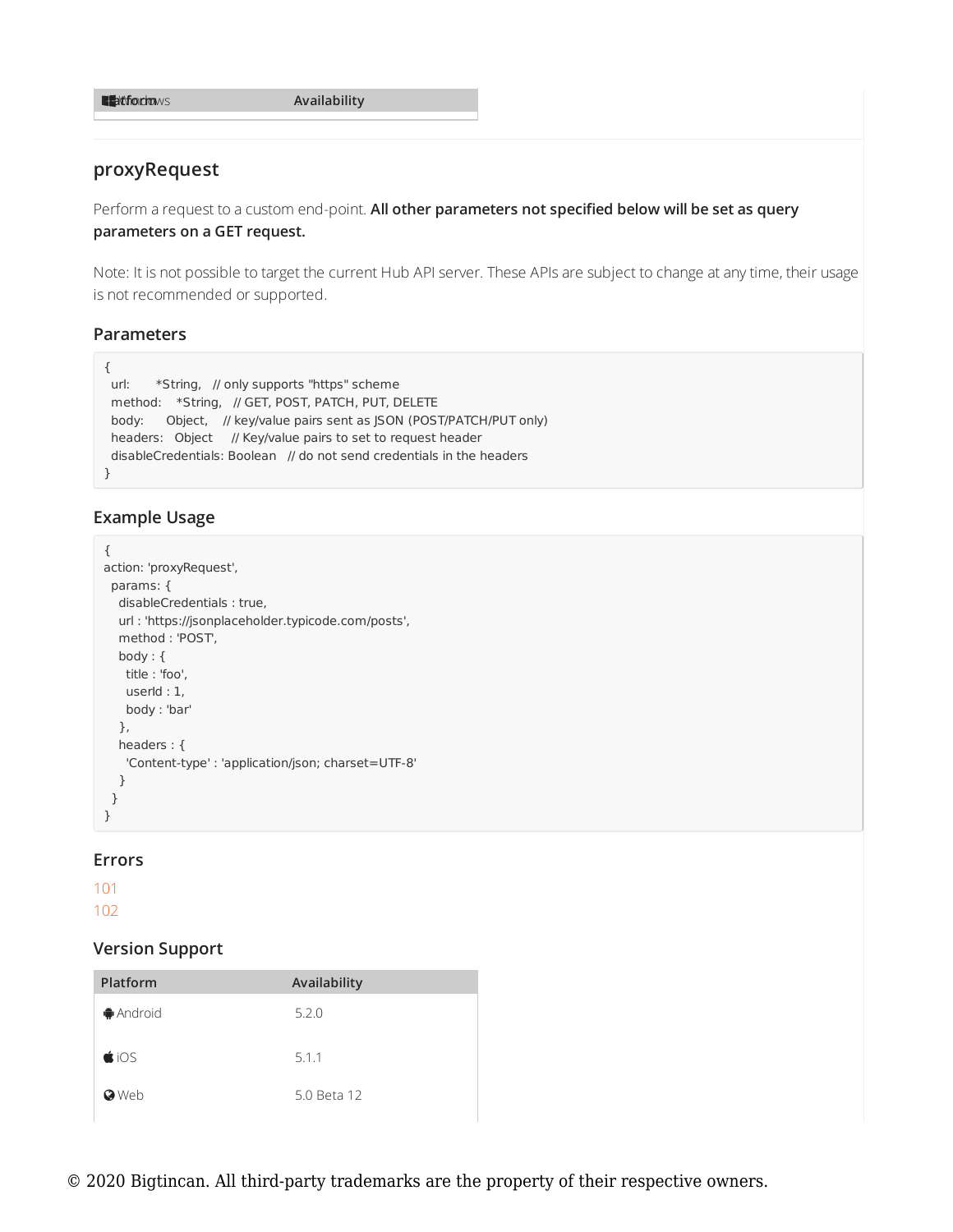**Pla**W**tf**i**o**n**r**d**m**ows **A**5**v**.4**a**.2**ilability**

# **readFile**

Returns the content of the file based on fileId provided.

### **Parameters**

{ fileId: \*Integer, // id of file }

# **Supported File types**

| Platform | <b>File Types</b> |
|----------|-------------------|
| Android  | csv, json, txt    |
| iOS      | json, txt, xml    |
| Web      | csv, json, txt    |
| Windows  | csv, json, txt    |

### **Errors**

101

102

## **Version Support**

| Platform            | Availability |
|---------------------|--------------|
| $\bigoplus$ Android | 5.1.8        |
| $\bigcirc$ iOS      | 5.4.7        |
| <b>O</b> Web        | v5.5.0       |
| <b>Windows</b>      | 5.4.1        |

## **search**

Navigates to the Search view and performs a search with the assigned keywords.

### **Parameters**

```
{
keywords: *String
}
```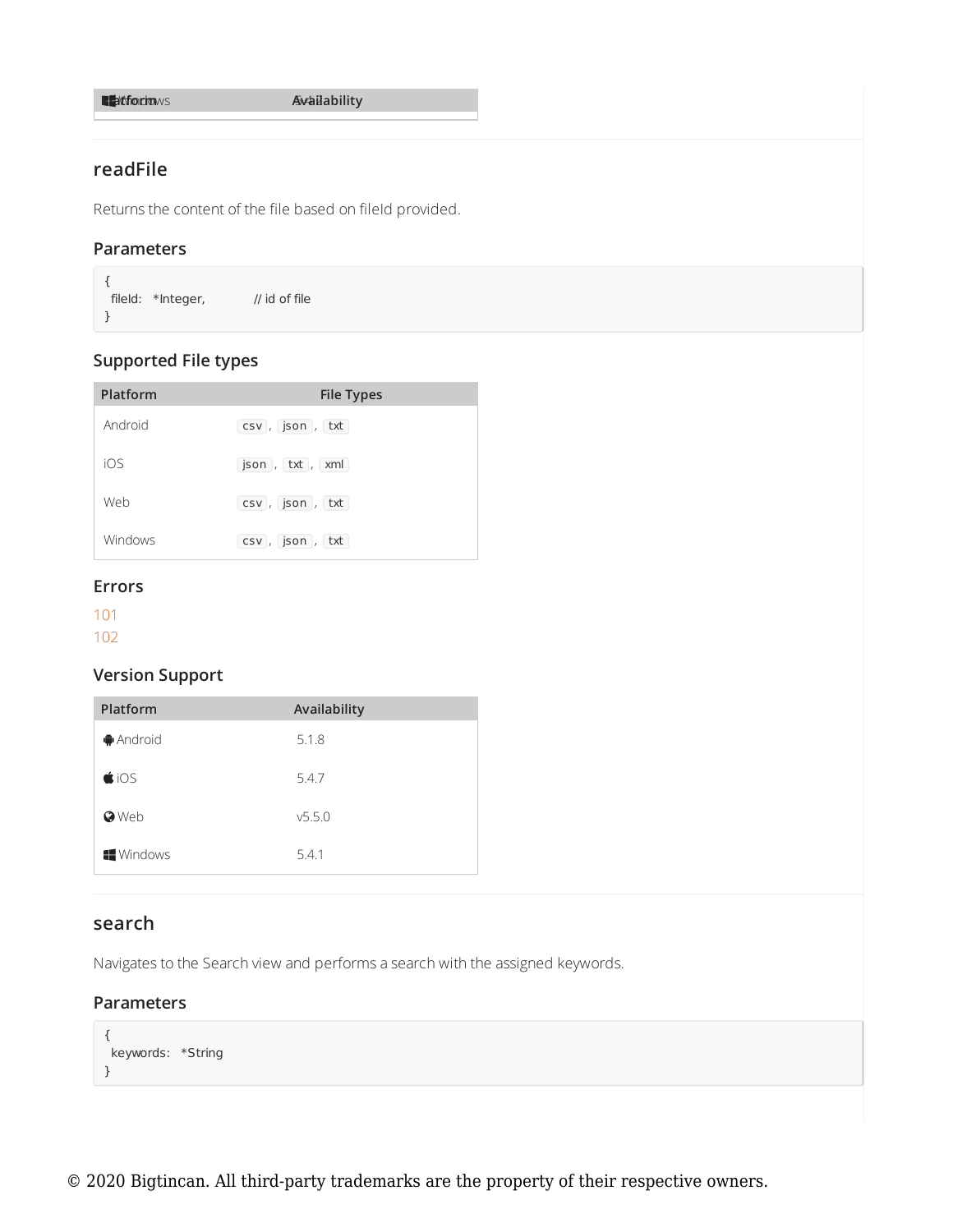### **Errors**

100 101

## **Version Support**

| Platform               | Availability |
|------------------------|--------------|
| $\bigoplus$ Android    | 5.2.0        |
| $\bigcirc$ iOS         | 5.1.1        |
| <b>O</b> Web           | 5.0 Beta 10  |
| $\blacksquare$ Windows | 5.1.0        |

# **searchFiles**

Returns results of a file search.

### **Parameters**

```
{
q: *String,
limit: Integer, // number of results
hidden: Boolean,
shareable: Boolean,
}
```
### **Response**

result: result: Array, // file entities

### **Errors**

100 101

102

| Platform            | Availability |
|---------------------|--------------|
| $\bigoplus$ Android | 5.2.1        |
| $\bigcirc$ iOS      | 5.1.1        |
| <b>O</b> Web        | 5.0 Beta 10  |
| <b>Windows</b>      | 5.4.0        |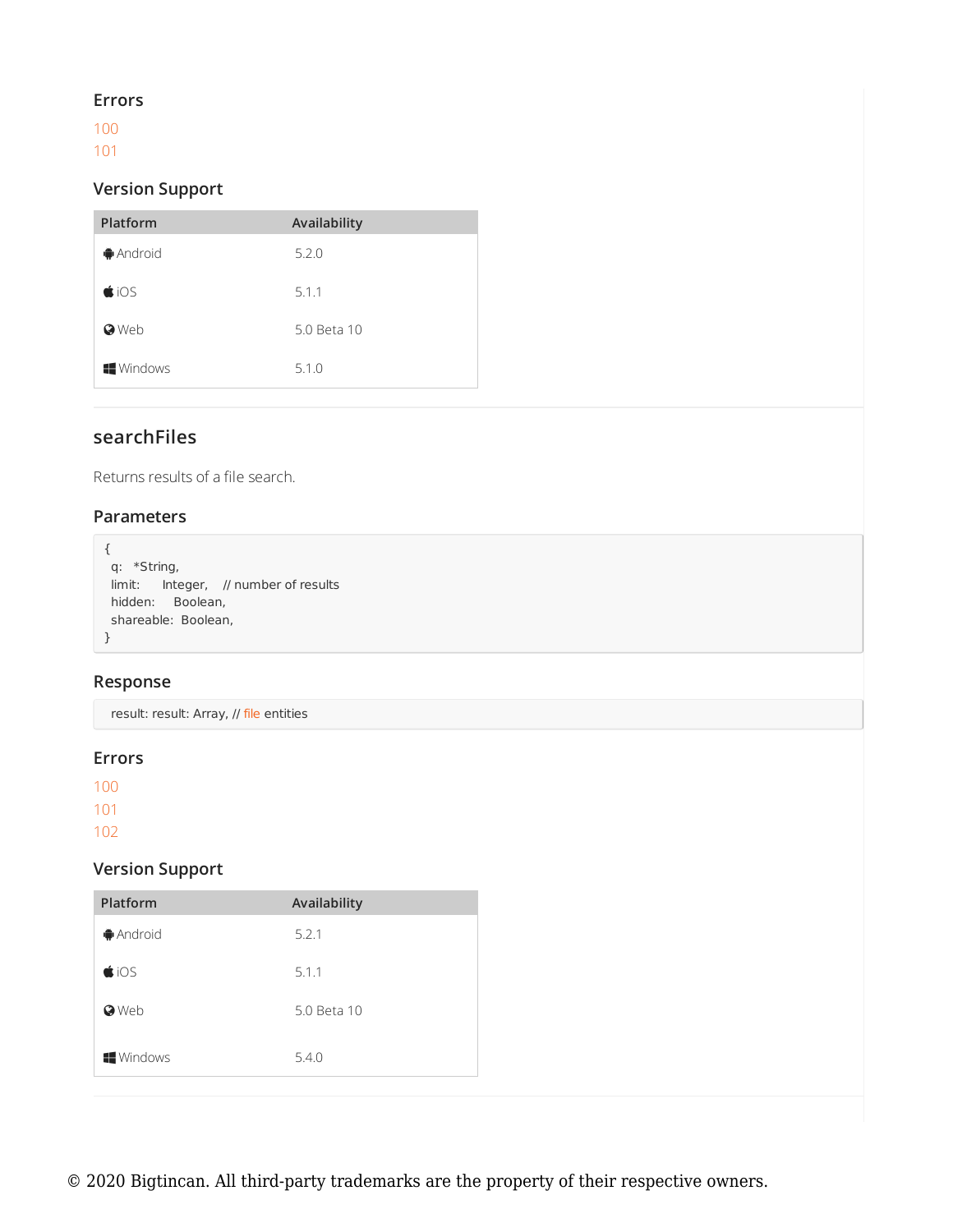## **searchResult**

Returns results of a search. Note that comment and event return full object attributes.

#### **Parameters**

```
{
keywords: *String,
type: *String, // 'all', 'tags', 'stories', 'files', 'comments', 'users', 'feeds', 'events', 'notes'
limit: Integer, // number of results
offset: Integer // for pagination
}
```
### **Response**

|  | comments: Array, // comment entities |
|--|--------------------------------------|
|  | feeds: Array, // story entities      |
|  | files: Array, // files entities      |
|  | events: Array, // event entities     |
|  | users: Array, // users entities      |
|  | stories: Array // story entities     |

#### **Errors**

100 101 102

### **Version Support**

| Platform            | Availability |
|---------------------|--------------|
| $\bigoplus$ Android | 5.2.0        |
| $\bigcirc$ iOS      | 5.1.1        |
| <b>O</b> Web        | 5.0 Beta 10  |
| <b>Windows</b>      | 5.1.0        |

## **searchStories**

Returns results of a story search.

### **Parameters**

```
{
q: *String,
limit: Integer, // number of results
hidden: Boolean
}
```
#### **Response**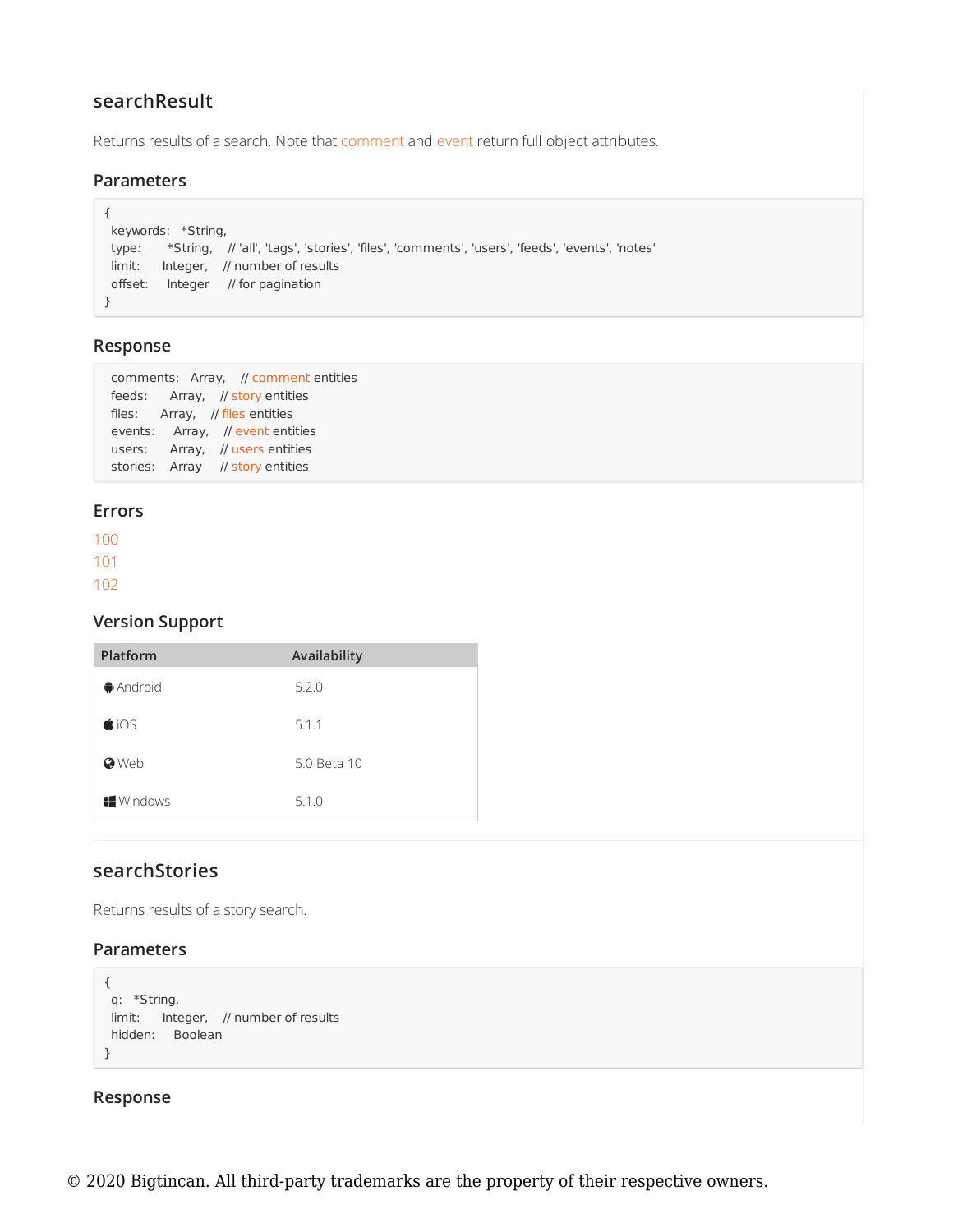result: Array, // story entities

#### **Errors**

100

101

102

## **Version Support**

| Platform            | Availability |
|---------------------|--------------|
| $\bigoplus$ Android | 5.2.1        |
| $\bigcirc$ iOS      | 5.1.1        |
| <b>O</b> Web        | 5.0 Beta 10  |
| <b>Windows</b>      | 5.4.0        |

# **sendEmail**

Present the platform's default email composer with pre-filled data.

## **Parameters**

| to:   | *String,         | // Email addresses separated by commas |
|-------|------------------|----------------------------------------|
| CC:   | String,          | // Email addresses separated by commas |
| bcc:  | String,          | // Email addresses separated by commas |
|       | subject: String, | // Email subject                       |
| body: | String           | // Email body                          |
|       |                  |                                        |

## **Version Support**

| Platform               | Availability |
|------------------------|--------------|
| $\bigoplus$ Android    | $\cdots$     |
| $\bigcirc$ iOS         | 5.1.1        |
| <b>O</b> Web           | 5.0 Beta 10  |
| $\blacksquare$ Windows | 5.1.0        |

# **subscribeStory**

unsubscribeStory should be set as the action if you wish to unsubscribe.

### **Parameters**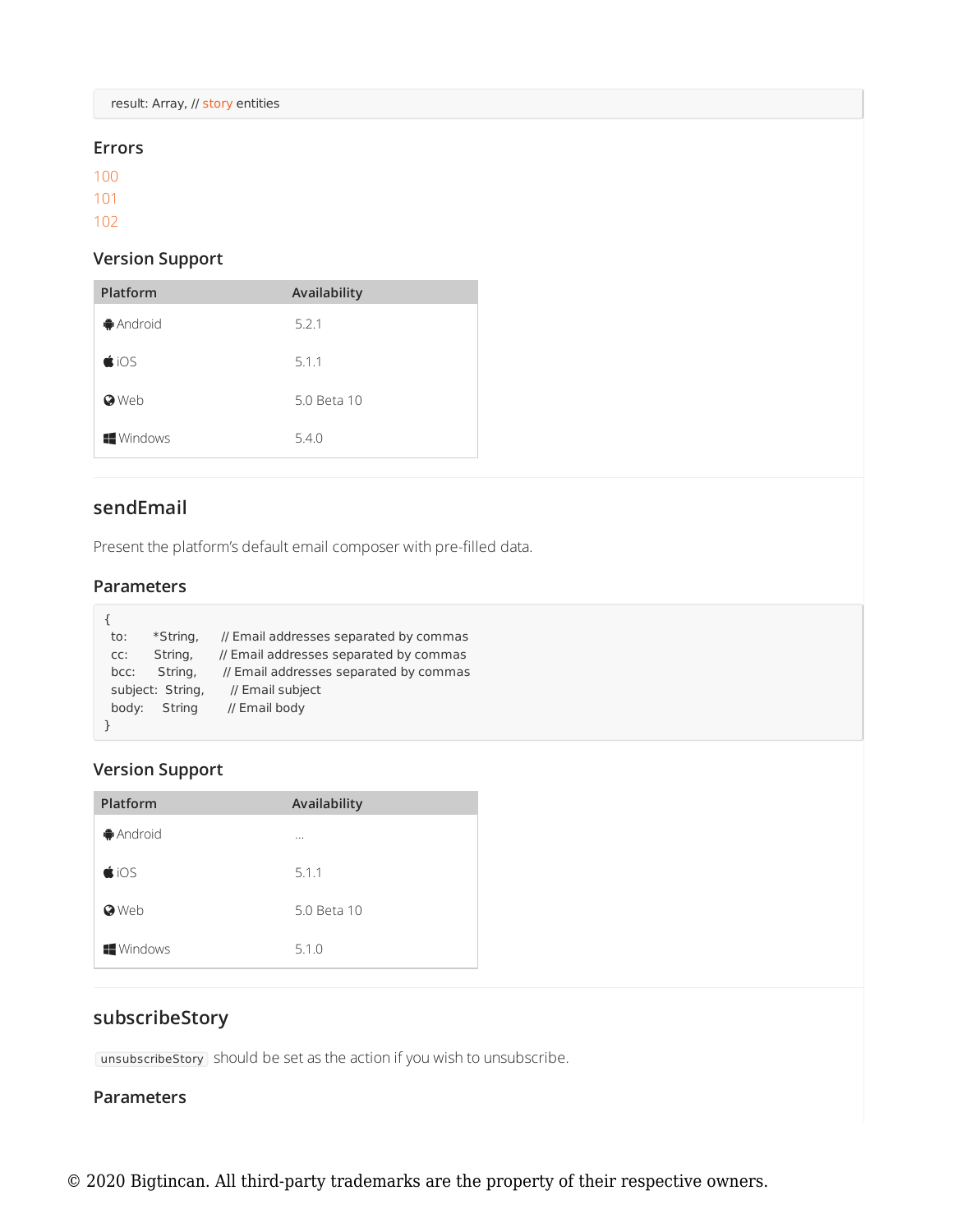```
{
storyId: *Integer
}
```
### **Response**

```
{
id: Integer, // Story ID
isSubscribed: Boolean // Subscribed status of Story
}
```
#### **Errors**

101 102

### **Version Support**

| Platform               | Availability |
|------------------------|--------------|
| $\bigoplus$ Android    | 5.2.0        |
| $\bigcirc$ iOS         | 5.1.1        |
| <b>O</b> Web           | 5.0 Beta 10  |
| $\blacksquare$ Windows | 5.1.0        |

### **switchAccount**

Force quitting all running process and direct user to switch account UI.

### **Version Support**

| Platform       | Availability |
|----------------|--------------|
| <b>Android</b> | $\cdots$     |
| $\bigcirc$ iOS | 5.1.1        |
| <b>O</b> Web   | $\cdots$     |
| <b>Windows</b> | $\cdots$     |

# **Entities**

See below for the expected response for each entity type. Each entity has a "partial" and "full" object. Full objects are returned in getEntity. Partial objects are returned elsewhere unless specified otherwise. **Attributes that are part of the full entity response are prefixed below with a question mark (?).**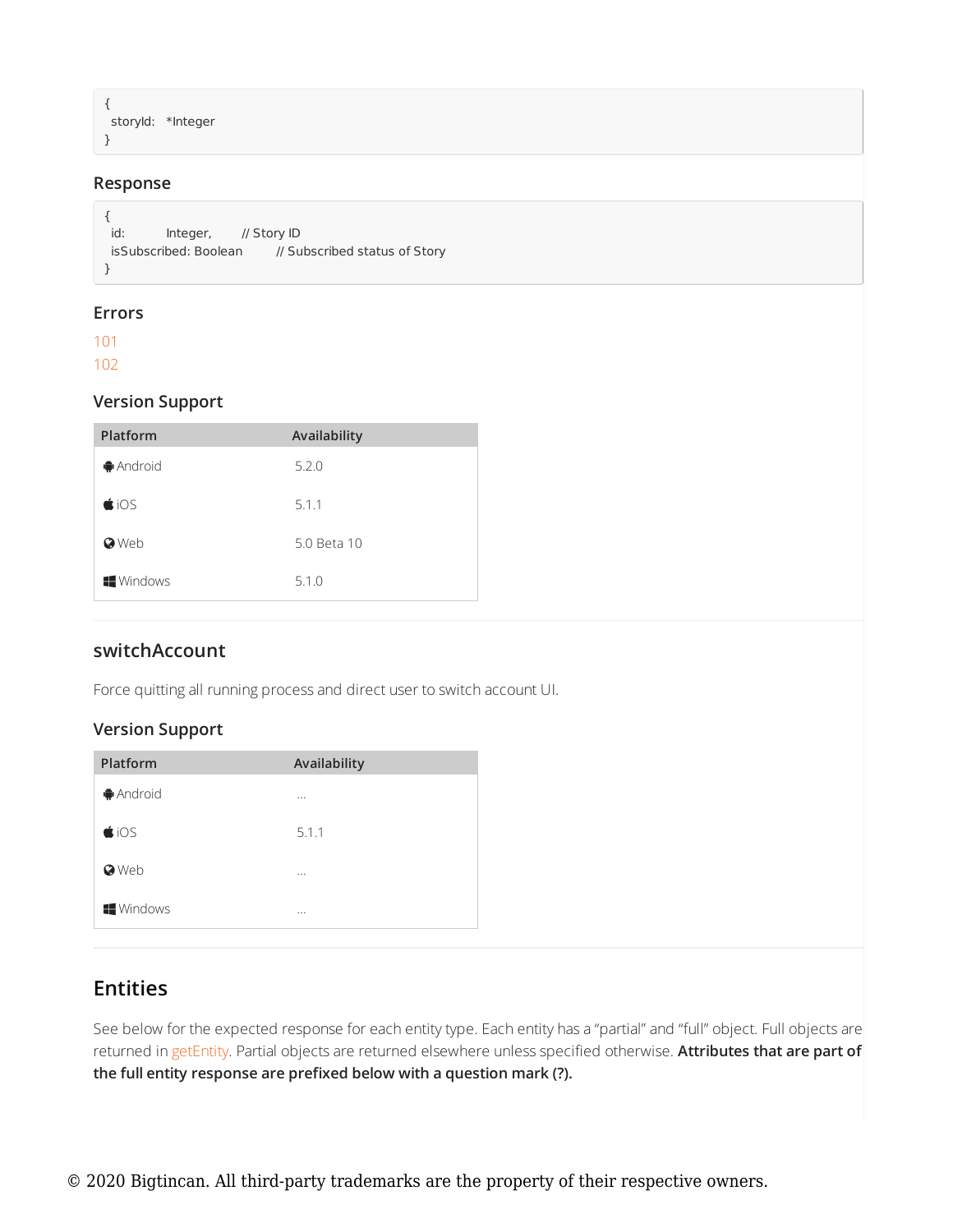## **Tab**

```
{
 channelCount: Integer*, your metal number of Channels
 channels: ?Array, // List of Channels
 id: Integer, // Unique identifier
 isPersonal: Boolean, \frac{1}{2} Previously type = 1
 isShared: Boolean, \frac{1}{2} Previously type = 2
 name: String*, // Tab name
 thumbnail: String, // Path to thumbnail
 type: String = 'tab'; // Static value
}
```
# **Channel**

| defaultSortBy: String,        | // Default Story sorting attribute            |
|-------------------------------|-----------------------------------------------|
| description: String,          | // Channel description                        |
| id:<br>Integer,               | // Unique identifier                          |
| Boolean.<br>isFeed:           | // Channel contains feed articles             |
| isHidden:<br>Boolean.         | // Hidden Channel                             |
| is Readable:<br>Boolean.      | // Current user can read this Channel         |
| isSubscribed: Boolean.        | // Current user is subscribed to this Channel |
| is Writable:<br>Boolean.      | // Current user can publish to this Channel   |
| String,<br>name:              | // Channel name                               |
| storyCount:<br>Integer,       | // Total number of Stories                    |
| stories:<br>?Array,           | // List of Stories                            |
| thumbnail:<br>String,         | // Path to thumbnail                          |
| $String = 'channel'$<br>type: | // Static value                               |
| }.                            |                                               |

## **Story**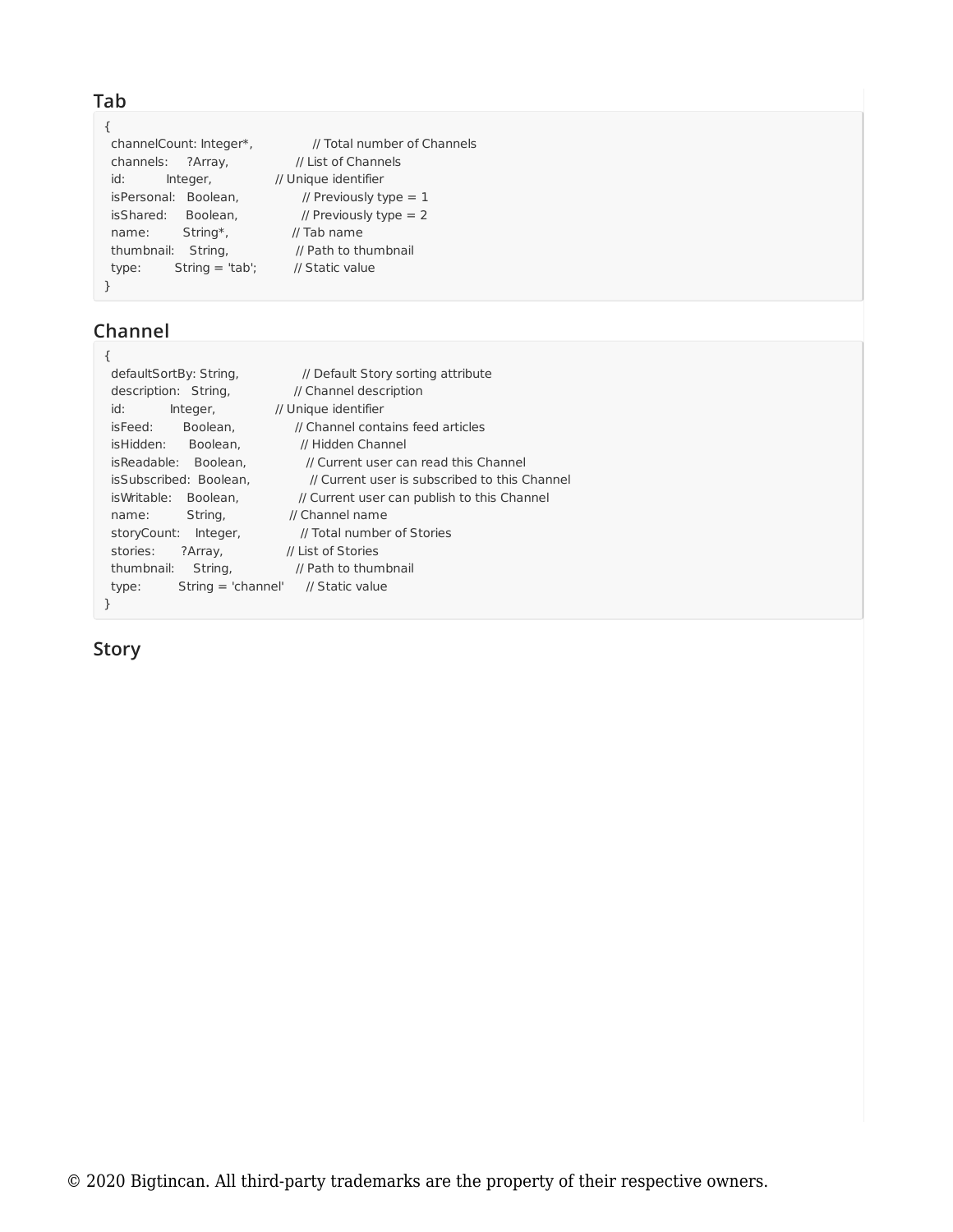{ author: ? Object, and // User object of author (Not returned if `isFeed`) badgeColour: String, // Hex color of Content IQ badge badgeTitle: String, // Title of Content IQ badge bookmarkDate: Integer, // if bookmarked, timestamp when story was bookmarked (returned in getBookmarkList A PI only) channel: ?Object, // Primary Channel commentCount: Integer, // Total number of Comments comments: ?Array, // Comments on Story createDate: Integer, // Timestamp of Story creation on server enableAnnotation: ?Boolean, // Annotations allowed on Story's files events: ?Array, // Events related to Story excerpt: String, // Excerpt of Story message (plain text - not supported on device) expiryDate: Integer, // Timestamp when Story will be archived by the server featuredImage: String, // Featured Image URL for featured stories, \*\* only returned in the getFeaturedList API \*\* fileCount: Integer, // Total number of Files<br>files: ?Array, // Files attached to Story<br> $\cdots$ files: ?Array, // Files attached to Story id: Integer, // Unique identifier (Internally referred to as `permId`) initialCreateDate:Integer, // Timestamp of initial story creation initialPublishDate:Integer, // Timestamp of initial story publish isBookmark: Boolean, // Current user bookmarked the Story isFeed: Boolean, // Story is from an RSS feed isLiked: Boolean, // Current user liked the Story isProtected: Boolean, // User requires password to access Story. Protected Stories are not saved on device isSubscribed: ?Boolean, // Current user subscribed to the Story isUnread: Boolean, // Current user has not read the Story<br>likesCount: Integer, // Number of Likes likesCount: Integer, message: ?String, // Story description (normally HTML) notify: ?Boolean, // Story will send push notifications when updated readCount: ?Integer, // Total number of time Story opened by users quickFileId: Integer, // Quickfile ID quickFile: ?Object. // File object quickLink: String, // URL of Quicklink sequence: ?Integer, // Priority of Story, use for sorting by priority sharingType: ?Integer, // Sharing Type bit mask value, refers to: email, server, facebook, twitter, linkedIn socialURL: ?String, // Link of the public URL for sharing subscribers: ?Array, // List of subscribers tags: ?Array, // List of tags thumbnail: String, // Path to thumbnail title: String, // Story title type: String = 'story' // Static value }

## **Comment**

| author:              | Object,  | // User object of author                     |
|----------------------|----------|----------------------------------------------|
| comments: Array,     |          | // List of comment replies                   |
| createDate: Integer, |          | // Timestamp of Comment creation on server   |
| id:                  | Integer, | // Unique identifier                         |
| isPending: Boolean,  |          | // Pending state for syncing to server       |
| message: String,     |          | // Comment content                           |
| story:               | ?Object, | // Related Story (included in search Result) |
| type:                |          | String = 'comment' // Static value           |
|                      |          |                                              |

# **Event**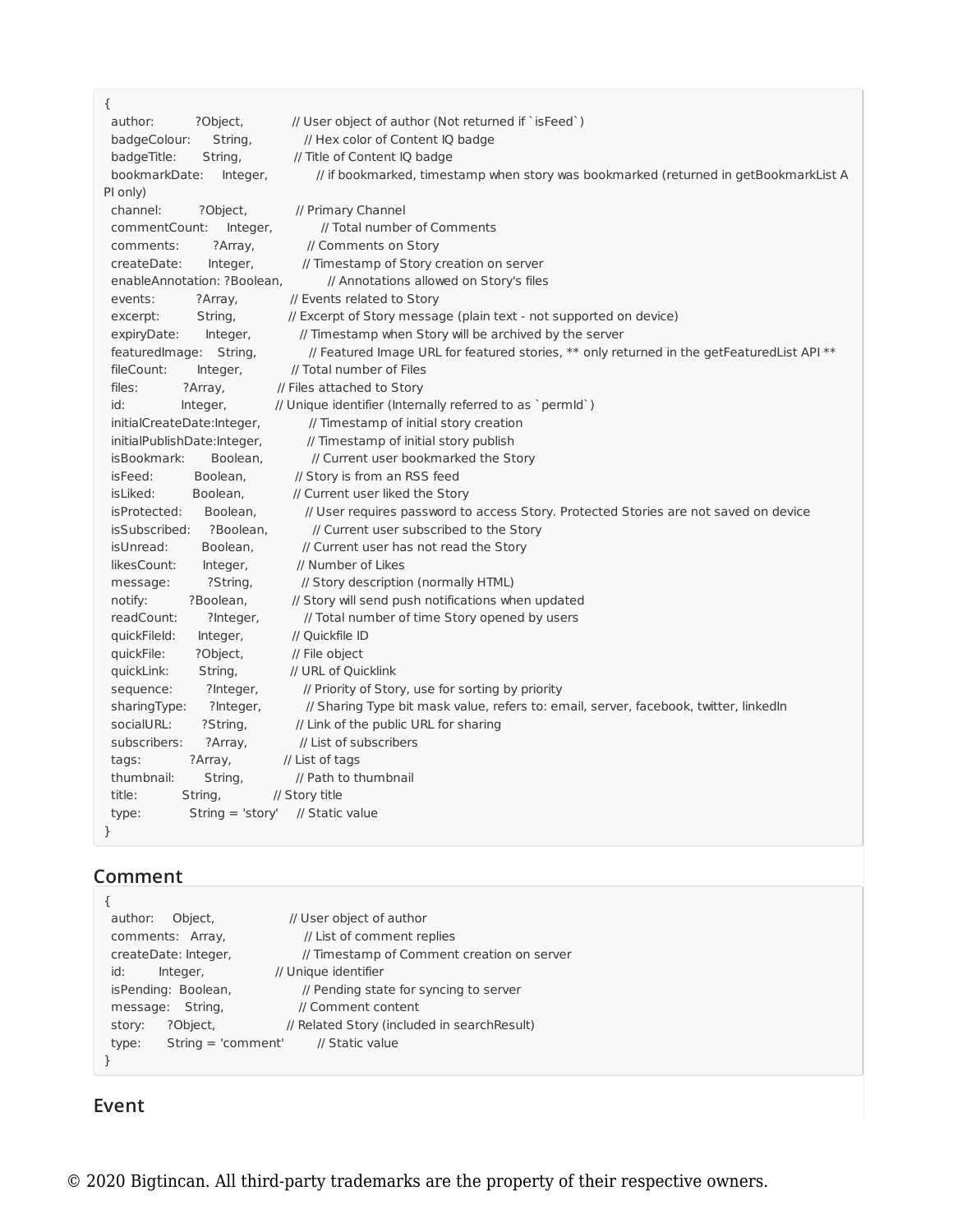| endDate: Integer,           | // Timestamp of Event end date                                    |
|-----------------------------|-------------------------------------------------------------------|
| startDate: Integer,         | // Timestamp of Event start date                                  |
| isAllDay: ?Boolean          | // allday event                                                   |
| id:<br>Integer,             | // Unique identifier                                              |
| String,<br>name:            | // Name of Event                                                  |
| ?Object,<br>story:          | // Related Story (included in search Result)                      |
| timezone: ?String,          | // Timezone string, e.g. 'Australia/Sydney' (not returned on iOS) |
| $String = 'event'$<br>type: | // Static value                                                   |
|                             |                                                                   |
|                             |                                                                   |

# **File**

| €                           |                                                                                        |
|-----------------------------|----------------------------------------------------------------------------------------|
| category:<br>String,        | // Category of file (image, video etc.)                                                |
| createDate: Integer,        | // Timestamp of creation on server                                                     |
| description: String,        | // File description                                                                    |
| downloadURL: String,        | // URL to download file (only on Web)                                                  |
| editedLocally: Boolean,     | // File has been edited locally                                                        |
| filename:<br>String,        | $\prime\prime$ File name                                                               |
| id:<br>Integer,             | // Unique identifier                                                                   |
| isDownloaded Boolean,       | // File has been downloaded to device. Web: Returns `null`                             |
| sharingType: Integer,       | // sharingType: 0/1/2 (blocked, optional, mandatory). Android: Fixed value `mandatory` |
| Integer,<br>size:           | // Size of the file in bytes                                                           |
| ?Object,<br>story:          | // Related Story                                                                       |
| Array,<br>tags:             | // List of file tags                                                                   |
| thumbnail:<br>String,       | // Path to thumbnail                                                                   |
| $String = 'file',$<br>type: | // Static value                                                                        |
| ?String<br>url:             | // URL to view file                                                                    |
|                             |                                                                                        |

#### **File Collection**  $\epsilon$

| createDate: Integer, |                                           | // Timestamp of creation on server |  |
|----------------------|-------------------------------------------|------------------------------------|--|
| id:                  | Integer,                                  | // Unique identifier               |  |
| files:               | Array,                                    | // List of Files                   |  |
| name:                | String,                                   | // Collection name                 |  |
| type:                | String = 'fileCollection' // Static value |                                    |  |
|                      |                                           |                                    |  |

# **User**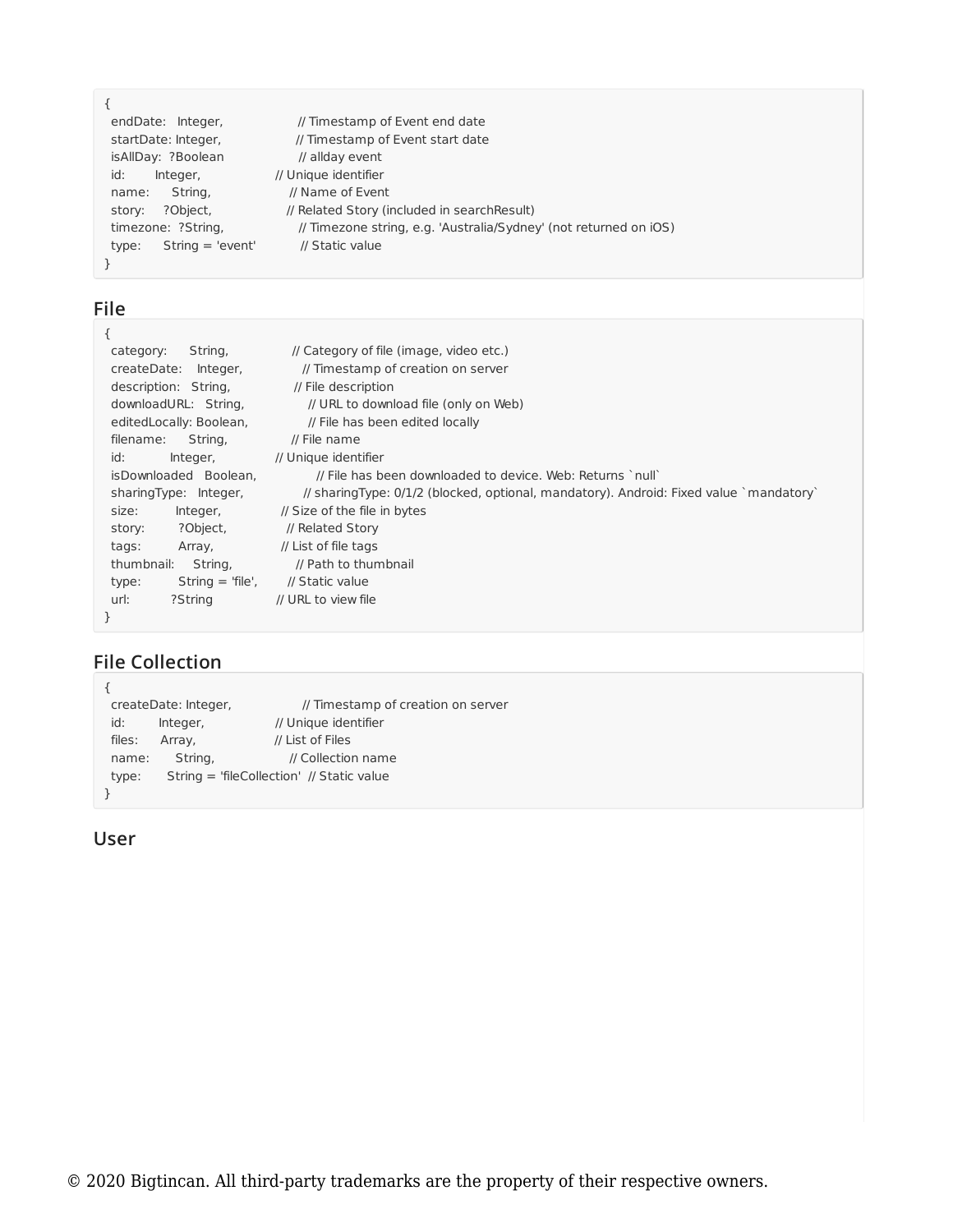| ſ                                                                          |          |                                        |
|----------------------------------------------------------------------------|----------|----------------------------------------|
| badgeColour:                                                               | String,  | // Hex color of badge                  |
| badgeTitle:                                                                | String,  | // Badge title                         |
| email:                                                                     | String,  | // Email address                       |
| firstName:                                                                 | String,  | // First name                          |
| followers:                                                                 | ?Array,  | // Followers of the current User       |
| following:                                                                 | ?Array,  | // Users the current User is following |
| groups:                                                                    | ?Array,  | // Groups the user is in               |
| id:                                                                        | Integer, | // Unique identifier                   |
| lastName:                                                                  | String,  | // Last name                           |
| score:                                                                     | Number.  | // User score                          |
| // Stories the current User is subscribed to<br>subscribedStories: ?Array, |          |                                        |
| thumbnail:                                                                 | String,  | // Path to thumbnail                   |
| title:                                                                     |          | String, // Title set by User           |
| type:                                                                      |          | String = 'user' // Static value        |
| ł                                                                          |          |                                        |

## **Link**

| String,<br>colour:         | // Hex colour                          |
|----------------------------|----------------------------------------|
| id:<br>Integer,            | // Unique identifier                   |
| isPersonal: Boolean,       | // Only current User can see this Link |
| String,<br>name:           | // Link name                           |
| thumbnail: String,         | // URL to thumbnail                    |
| $String = 'link'$<br>type: | // Static value                        |
|                            |                                        |

# **Group**

Only returned by getEntity (user).

```
{
  groupType: String, and the fill in the set of the set of the set of the set of the set of the set of the set o
  id: Integer, // Unique identifier
  title: String, // Group title
  type: String = 'group', // Static value
 users: ?Array // List of users
}
```
# **Interest Area**

Only returned by getInterestAreas.

```
{
 colour: String, // Hex colour
 id: Integer, // Unique identifier
 isSubscribed: Boolean, \frac{1}{2} Current user is subscribed
 name: String, // Interest Area name
 thumbnail: String, // URL to thumbnail
 type: String = 'interestArea' // Static value
}
```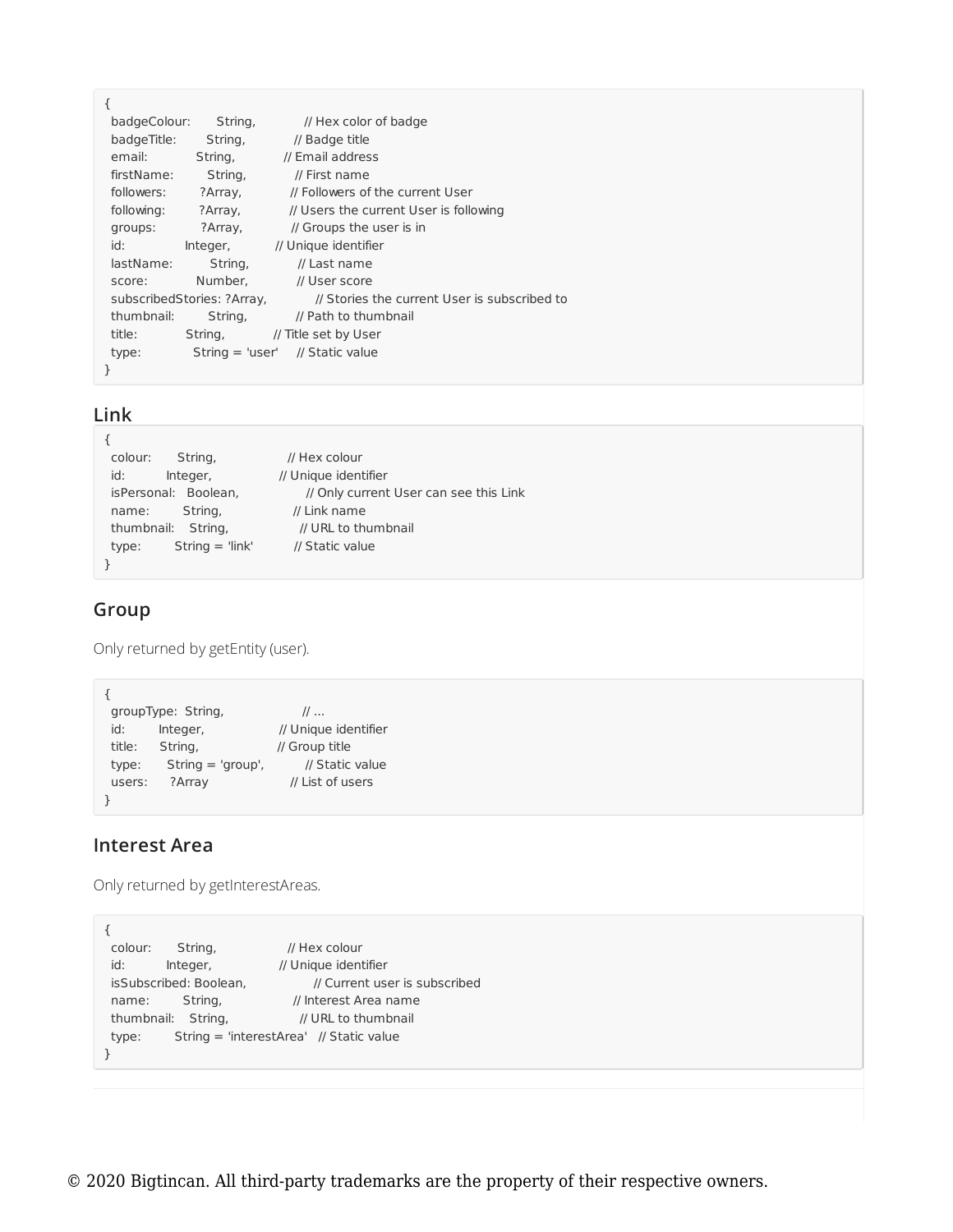# **Search Entities**

See below for the expected response for each search type type.

# **SearchStory**

| ₹            |                    |                                                                                                   |
|--------------|--------------------|---------------------------------------------------------------------------------------------------|
| id:          | Integer,           | // Unique identifier (Internally referred to as `permId`)                                         |
| title:       | String,            | // Story title                                                                                    |
| channel:     | Object,            | // Primary Channel return {id: Integer, name: String, hidden: Boolean}                            |
| excerpt:     | String,            | // Excerpt of Story message (plain text - not supported on device)                                |
| author:      | Object,            | // User object of author return {id: Integer, firstName: String, lastName: String, email: String} |
| tags:        | Array,             | // List of tags return [ { id: Integer, name: String } ]                                          |
| fileCount:   | Integer,           | // Total number of Files                                                                          |
| thumbnail:   | String,            | // Path to thumbnail                                                                              |
| quickFileId: | Integer,           | // Ouickfile ID                                                                                   |
| quickLink:   | String,            | // URL of Quicklink                                                                               |
| createDate:  | Integer,           | // Timestamp of Story creation on server                                                          |
| type:        | $String = 'story'$ | // Static value                                                                                   |
| }            |                    |                                                                                                   |

# **SearchFile**

| id:<br>Integer,             | // Unique identifier                                                                   |
|-----------------------------|----------------------------------------------------------------------------------------|
| String,<br>filename:        | $\prime\prime$ File name                                                               |
| description: String.        | // File description                                                                    |
| Array,<br>tags:             | // List of tags return [ {id: Integer, name: String }]                                 |
| downloadURL: String.        | // URL to download file (only on Web),                                                 |
| sharingType: Integer,       | // sharingType: 0/1/2 (blocked, optional, mandatory). Android: Fixed value `mandatory` |
| String,<br>category:        | // Category of file (image, video etc.)                                                |
| thumbnail:<br>String.       | // Path to thumbnail                                                                   |
| Object,<br>story:           | // Related Story Only return { id, revisionId}                                         |
| $String = 'file'.$<br>type: | // Static value                                                                        |
| }                           |                                                                                        |
|                             |                                                                                        |

# **Errors**

Each error response returns a code and message value to assist debugging.

# **100 - Invalid Request**

Syntax error of the URL or invalid action/jsListener.

# **101 - Missing Parameter**

Parameter is missing or empty.

# **102 - Invalid Parameter**

Parameter type or value is invalid.

## **103 - API Error**